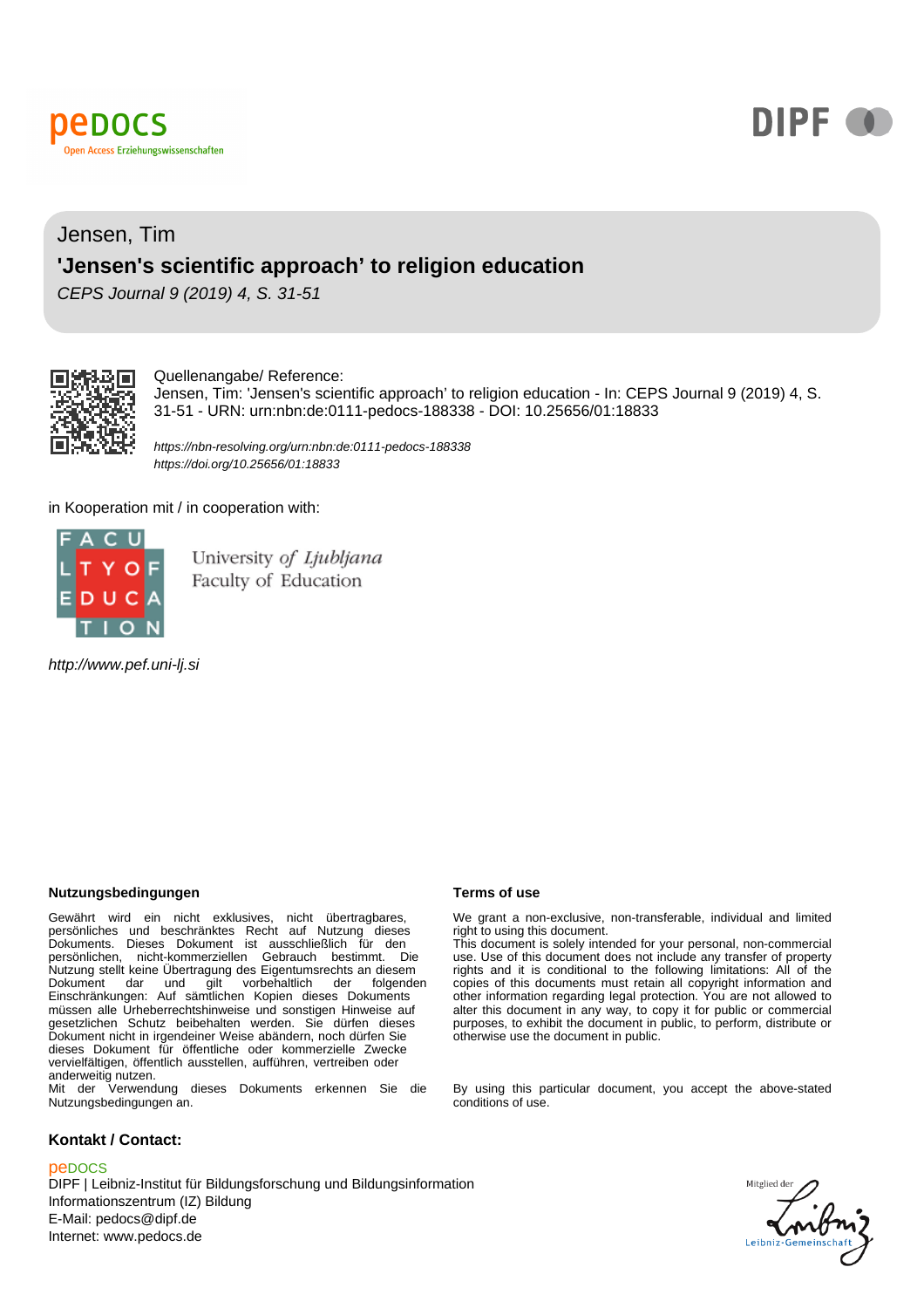doi: 10.26529/cepsj.707

# 'Jensen's Scientific Approach' to Religion Education

TIM JENSEN<sup>1</sup>

 $\sim$  Following an initial programmatic summary of 'fundamentals', the author puts forward (with reference to other programmatic 'minimum presuppositions' for the scientific study of religion(s)) his basic presuppositions and principles for a scientific study-of-religion(s)-based religion education as a time-tabled, compulsory, and totally normal school subject, taught by teachers educated at study-of-religion(s) departments of public universities. The article, thus, reflects what Cathy Byrne named 'Jensen's scientific approach' to religion education.

**Keywords:** religion education, scientific approach to religion education, study-of-religion(s)

<sup>1</sup> University of Southern Denmark, Denmark; t.jensen@sdu.dk.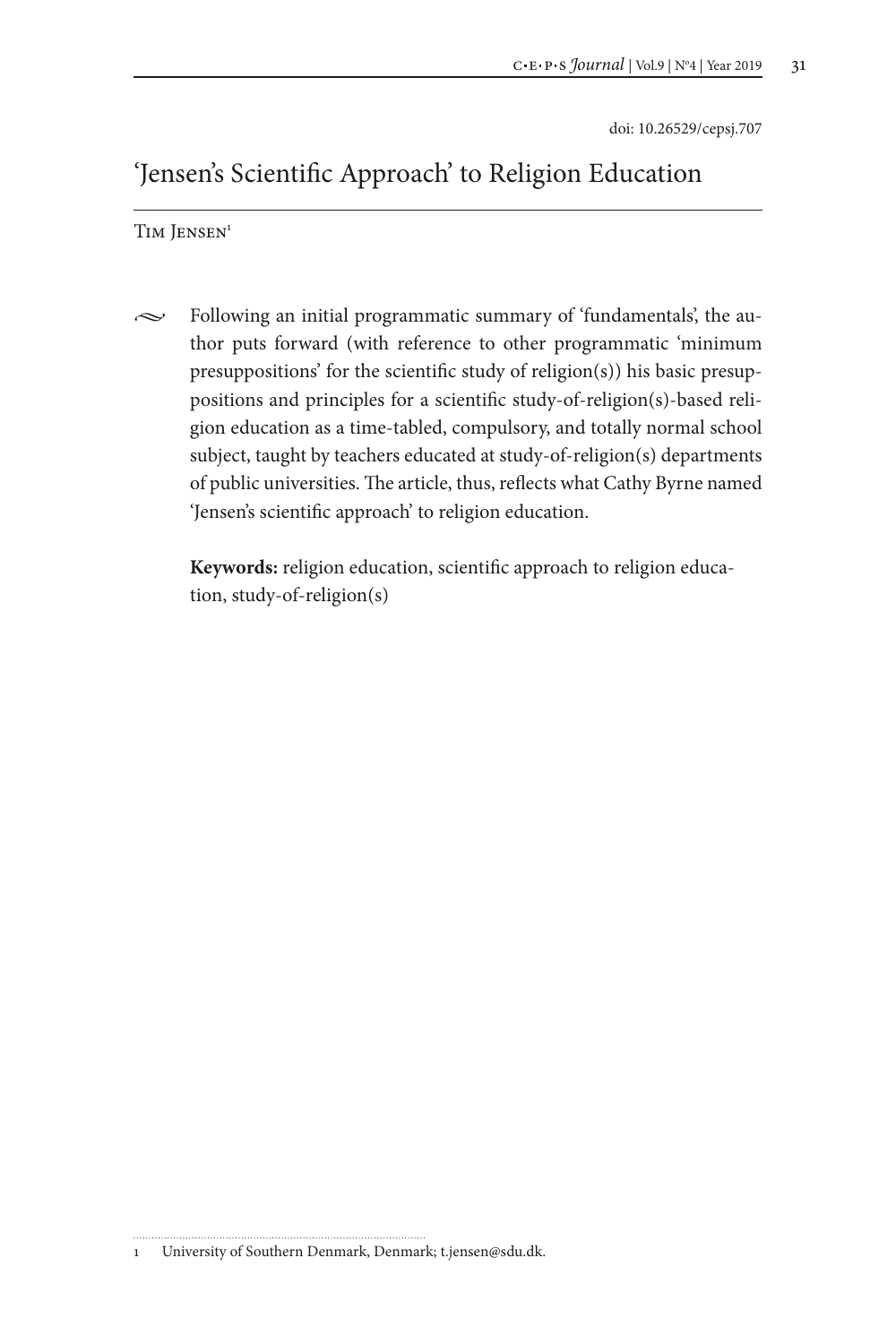# Jensenov znanstveni pristop k religijskemu izobraževanju

#### Tim Jensen

 $\sim$  Sledeč izhodiščnemu programskemu povzetku 'osnov', avtor predstavi (s sklicevanjem na programske 'minimalne predpostavke' za znanstveno preučevanje religij(e)) svoje temeljne predpostavke in načela za na religiologiji temelječe religijsko izobraževanje, ki poteka v obliki v redni urnik umeščenega obveznega in povsem običajnega šolskega predmeta, poučujejo pa ga učitelji, izobraženi na religioloških oddelkih javnih univerz. Ta prispevek osvetljuje tisto, kar je Cathy Byrne poimenovala 'Jensenov znanstveni pristop' k religijskemu izobraževanju.

**Ključne besede:** religijsko izobraževanje, znanstveni pristop k religijskemu izobraževanju, religiologija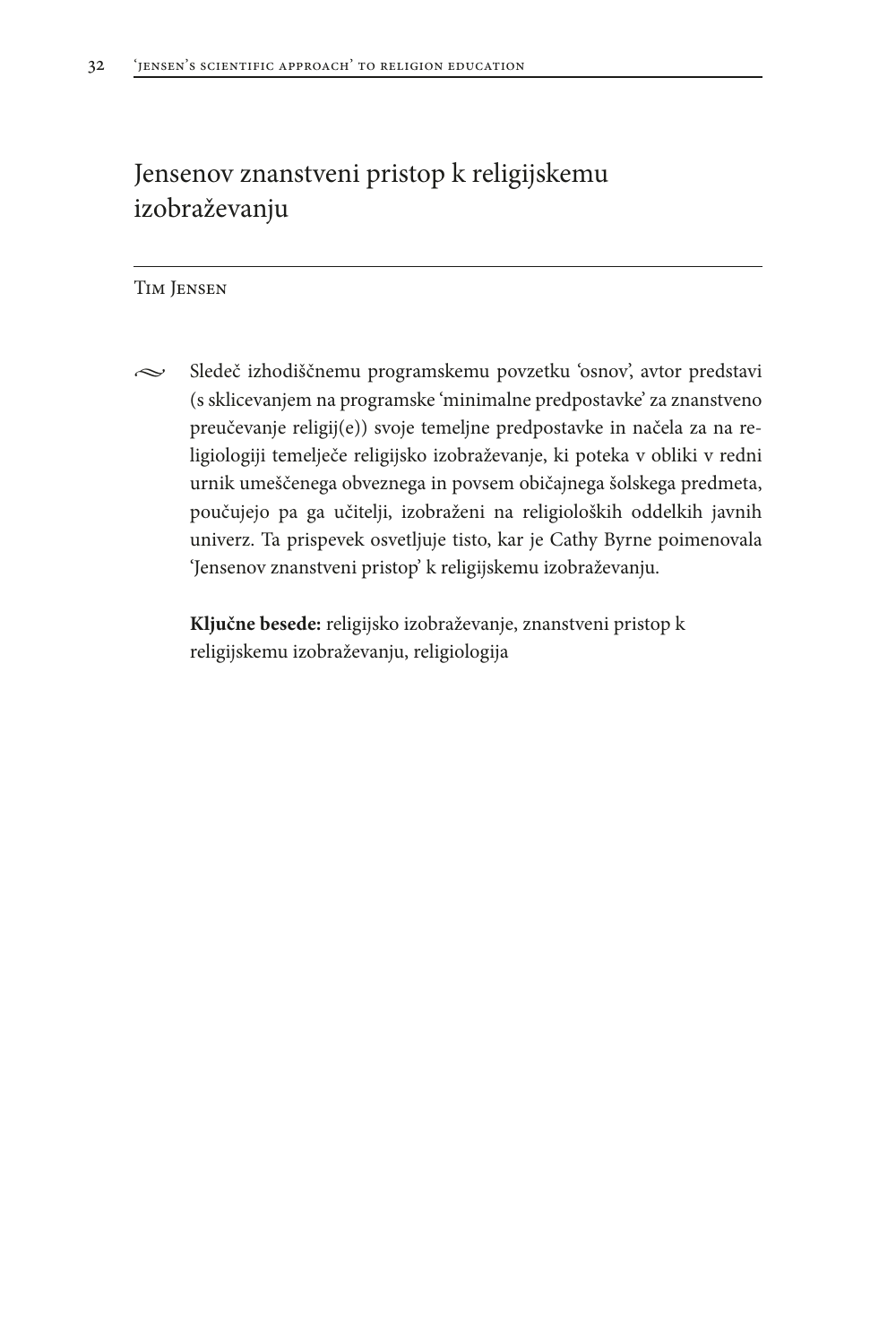## **Programmatic 'Fundamentals'**

1) Religion is a human, cultural, social and historical phenomenon. 2) Granted that scientifically based knowledge of humankind, history (evolution too), nature, culture, social formation, identity formation, etc. is considered essential and valuable knowledge, then scientifically based knowledge of religion(s) must be considered equally essential and valuable. 3) Religion(s) can, like other historical, social, and cultural phenomena, be scientifically researched, analysed, interpreted, and explained, – *and* the scientific research results can be 'translated' into teaching, at both the university and public school levels. 4) The production of valuable scientifically based knowledge of religion(s), leading to more and more qualified knowledge of humankind, history, evolution, culture, etc., can and must engage a variety of scholars from the natural, social, and human sciences. However, specialist knowledge of religion(s) has for more than a century been pursued by scholars at specific university departments for the study of religion(s).These departments are still a sine qua non for a concerted and strategic scientific study of religion.<sup>2</sup> 5) If scientifically produced knowledge of humankind, nature, and culture, including religion, is considered to be of scientific and cultural value and, therefore, to be funded by the state, then this state-funded research and knowledge must be shared with the public at large and not kept as a 'professional secret' among scholars within academia. 6) For a state to ensure that this valuable knowledge is shared with society at large, it must ensure that public school education reflects and transmits the knowledge produced at the public universities. 7) Though knowledge of religion(s) can and must be sought and produced by a series of sciences and also taught and touched upon in school subjects such as history, literature, and in the natural and other social sciences subjects, a specific time-tabled compulsory and totally normal school subject – study-ofreligion(s)-based religion education (RE) – taught by teachers educated at the study-of-religions departments must be established. Only in this way can the state ensure that teaching about religion(s) in school is as scientifically based as is the teaching of other school subjects. 8) By providing a scientific study of

<sup>2</sup> In this article, the author refers indiscriminately to 'science of religion', 'scientific study of religion(s),' and 'religious studies' in order to refer to what has also been called '*Religionswissenschaft*', 'history of religions', 'comparative religion', and the 'study of religion' (or 'study of religions'). With reference to the International Association for the History of Religion (IAHR) and its notion of the academic study of religion(s) as 'historical, social and comparative', the author subscribes to a concept of a kind of 'history' or 'study' of religion(s) that includes a wide range of historical, comparative, critical-analytical, sociological, psychological etc. approaches to religion as a human phenomenon (and theoretical object) and to religions as more or less observable historical, social and cultural traditions.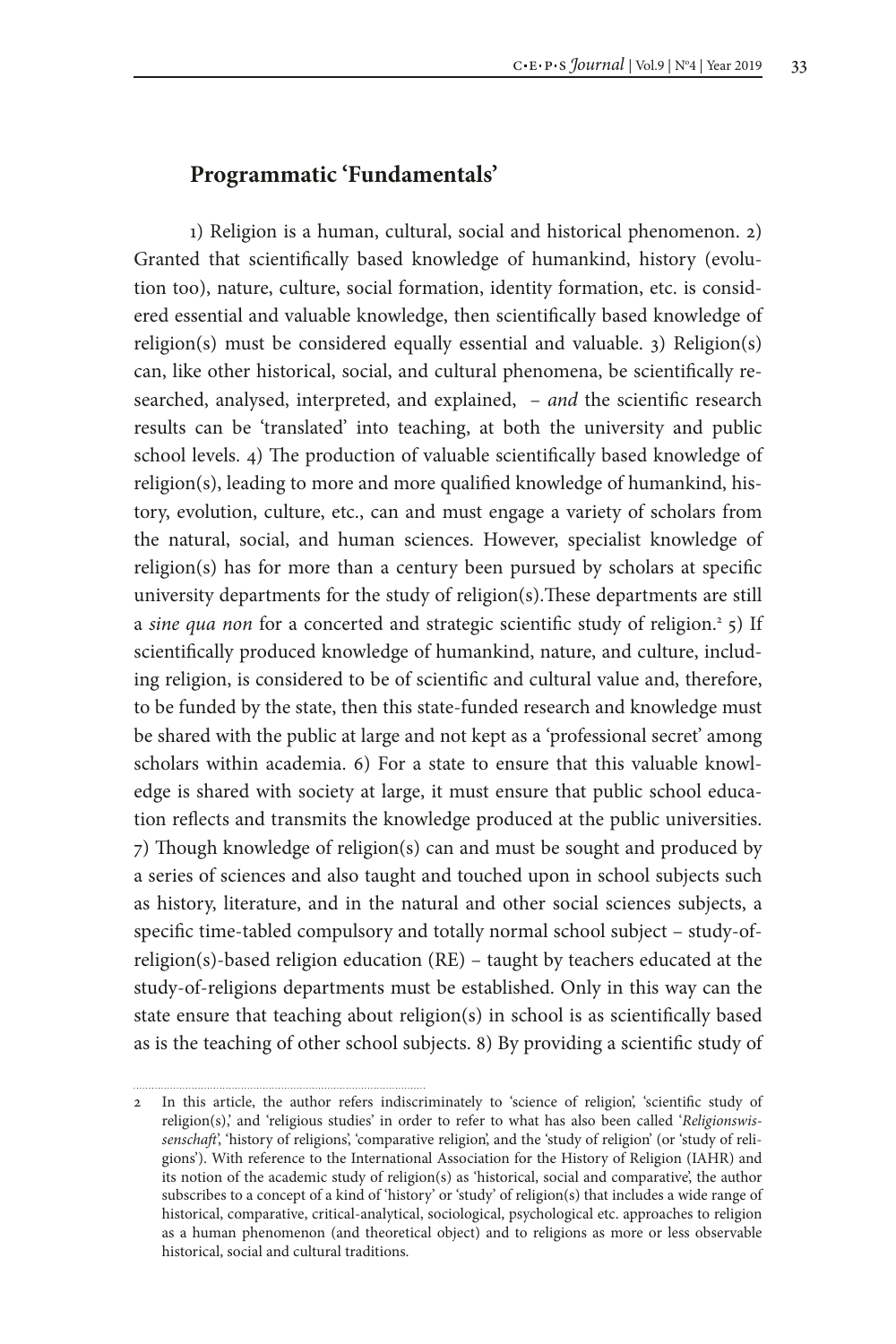religion(s) at public universities and a study-of-religion(s)-based RE in public schools, the state, moreover, provides for a second-order analytical-critical discourse on religion, a second-order discourse that may, arguably, be seen as crucial to the well-being and well-functioning of an open, secular (not 'secularist'), pluralist and democratic society. 9) Moreover, the RE thus offered can help provide citizens at large with 'general education' ('*Allgemeinbildung*'), as well as with analytical and communicative competences needed for the skilled execution of various professions in today's society and world. Such competences are often also aimed at in so-called 'citizenship education'. 10) The contents of the public school RE are to reflect, pedagogically and didactically tailored to the various age groups, the public university scientific study-of-religions programmes and contents. It is to be a 'mini' (or 'school') study-of-religion(s).

#### **'Religion: A Human Phenomenon'**

If scientifically based knowledge, in general, is considered valuable and a must, at least to such a degree that the state finds it worthwhile to produce such knowledge at state-financed public universities, then scientifically based knowledge about religion necessarily must also be considered valuable, and scientific studies of religion(s) thus also must be state-financed and located at public universities. This, then, is the first evident matter of fact as well as the primary, totally straightforward, logical and solid argument in favour of a scientific study of religion(s).3

However, let me add a few more words: the so-called 'modern research university', dedicated to the pursuit of knowledge *for its own sake*, has been and still is 'under attack'. It has, nevertheless, as scholar of religion Donald Wiebe (2019) points out, been an exponent of what Ernest Gellner in *Postmodernism, Reason, and Religion* called a specific 'Western epistemic tradition', an expression of what constituted 'a new cultural value' (Gellner, 1992, p. 85).

What most scholars of religion still, despite all critical approaches to the term and concept 'religion' as well as to the 'study of religion(s)', analyse and discuss in terms of religion, is 'something' that has been and still is of importance in the past and present history of the world and mankind. What may be termed religious ways of thinking and acting have, according to the most recent

<sup>3</sup> Having theology departments at the public universities, it must be added, is *not* the same. Though much work done within theology is unmistakably scientific in both theory, method, and aim, other kinds (e.g. within systematic or practical theology) are not. Furthermore, most theologians study but one religion – quite often the one they themselves adhere to – and many do so not just to gain more knowledge (of religion or humankind in general) but in order to make the religion relevant to contemporaries.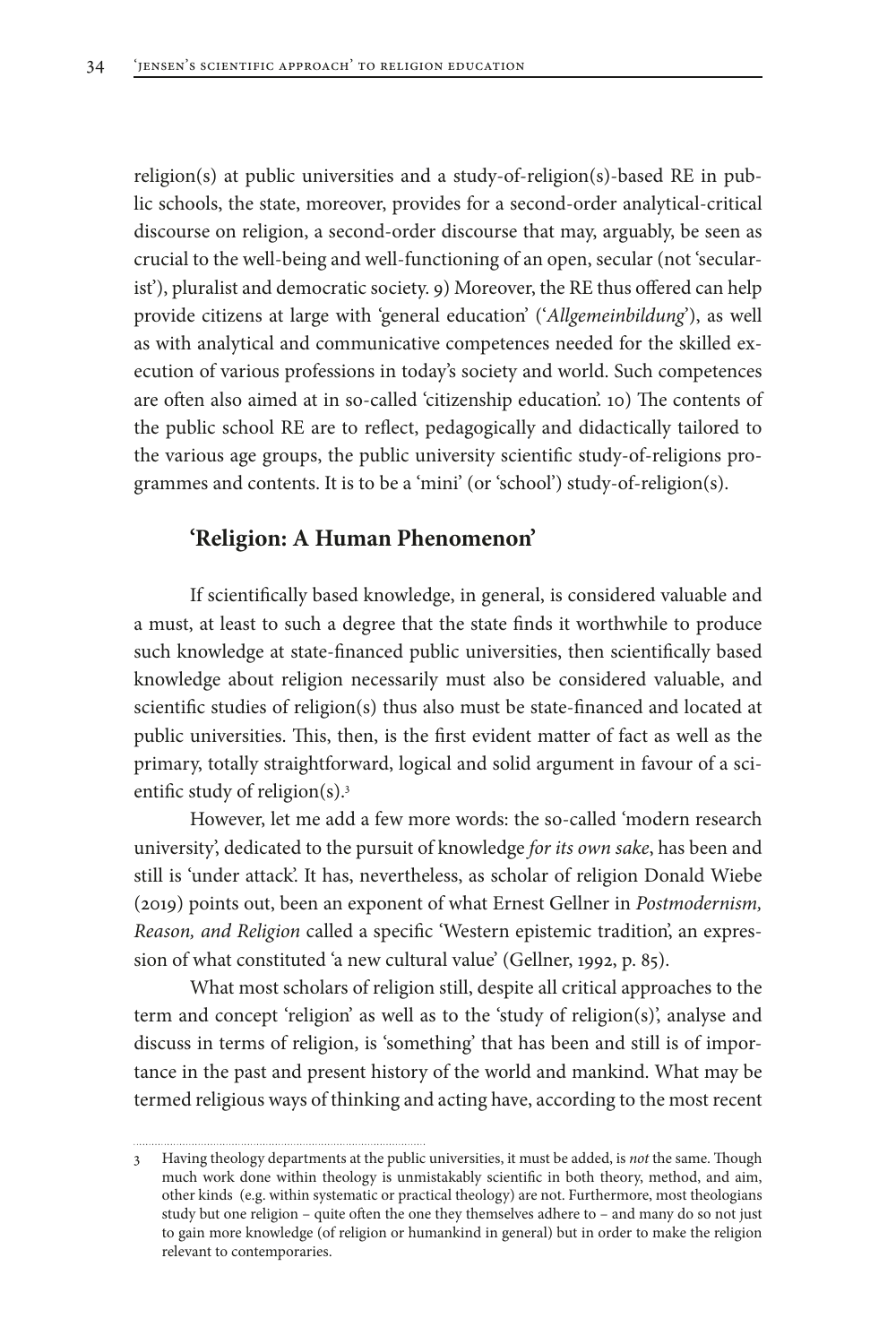theories of cognition and evolution,<sup>4</sup> been with humans for a long time. When scholarship on the history and evolution of humankind and of religion(s) can detect institutionalised modalities of religion(s), the same (study of the) history of religion(s) shows that various religions (or 'religious traditions') have exercised considerable influence on histories, societies and cultures throughout the world.

Religion(s), including, for example, the naming of something as 'religion', giving something status of 'religion', and religious and non-religious 'discourses' on religion simply are essential in the social formation and identity construction,<sup>5</sup> including past and present 'politics of identity'. Knowledge of all these 'religion-related discourses' (including practices), then, is important knowledge if 'we' want to have (and if states want their citizens to have) qualified knowledge of the world, of 'world-making', humankind, social formation, identity construction, etc., - *and* knowledge of all of this is vital if we want to have qualified knowledge of religion. To quote scholar of religion Jeppe Sinding Jensen: 'Delving into human nature might tell us something about religion and, conversely, exploring religion should enable us to probe into human nature' (Jensen, 2019, p. 115).

### **The Scientific Study of Religion(s)**

The modern science (or academic study) of religion<sup>6</sup> may have many forerunners, but it seems certain that the development of it in Europe was linked to the Enlightenment and its plea for rationality and reason, including, not least, rational and critical approaches also to religion (see Wiebe, 2016; cf. also Preus, 1987; Strenski, 2006; Stroumsa 2014).

In order to hopefully avoid misunderstandings among readers unfamiliar with the history of the scientific study of religion(s), it can be added that what is often called the 'naturalistic' approach to religion (a first instance of which one may find in, e.g., David Hume's [1777] *Natural History of Religion*) is not an invention by some hard-core atheist scholars of religion or anti-religious philosophers.

<sup>4</sup> See titles by Armin W. Geertz (2013, 2016) as well as the Festschrift edited in his honour by Anders Klostergaard Petersen et al. (2019) for introductions to the massive output of research on religion, cognition and evolution.

<sup>5</sup> For theories and analyses of religion as a dimension, marker, and classifier in regard to social formation, authority, hierarchy, power, identity construction, etc. see – apart from classical works of e.g. Durkheim (and his Paris 'equipe') – the influential work by scholars like Burton L. Mack, Jonathan Z. Smith, Bruce Lincoln, and Russell T. McCutcheon (specifically McCutcheon, 2019).

<sup>6</sup> This article does not provide a full-fledged definition of 'science', be it science 'as such' or science as in 'natural', 'social 'and 'human' science, nor does it flesh out key constituent characteristics of the scientific study of religion(s). What follows is, however, sufficient for the purpose of this article and its argument.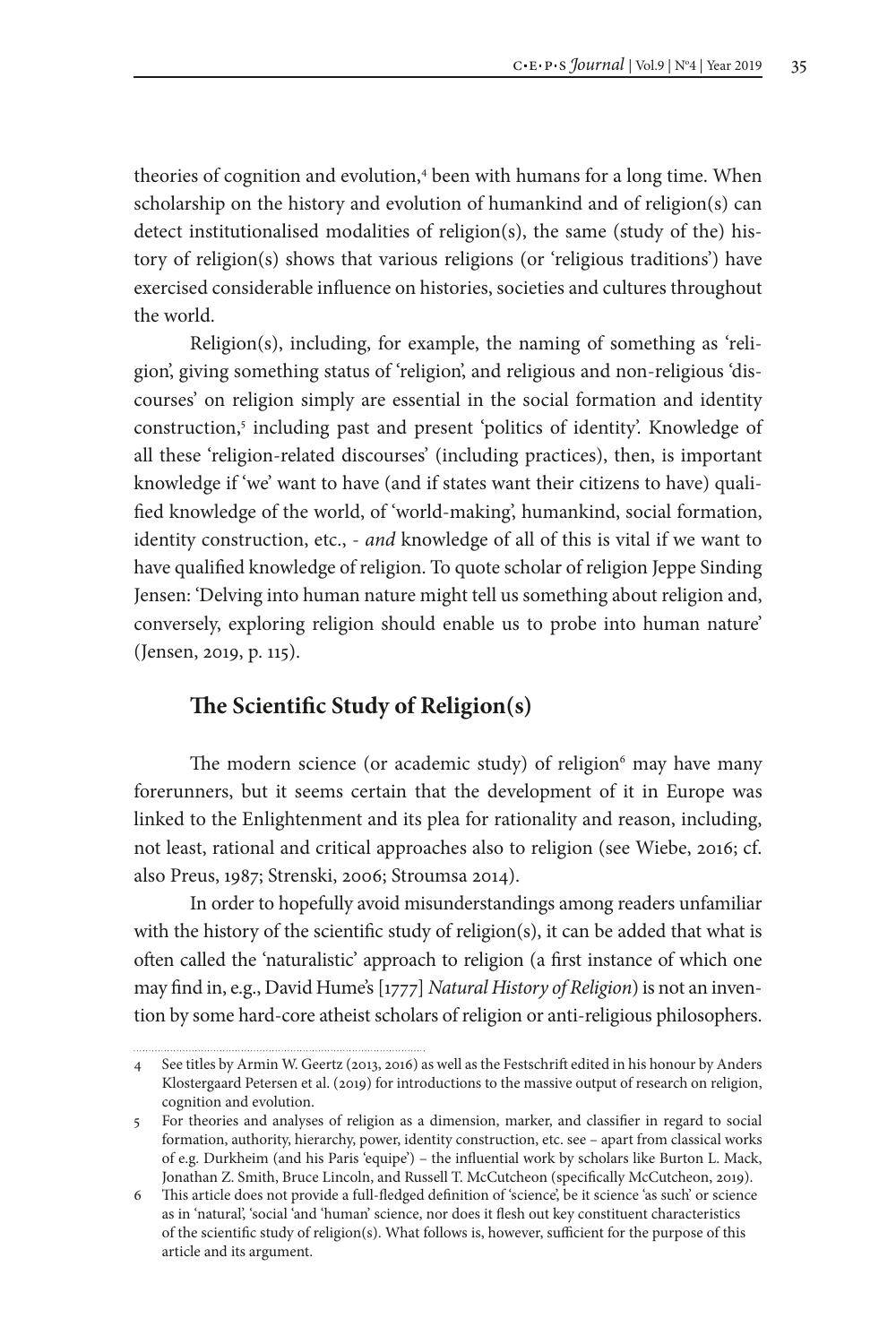It was (as also emphasised by, e.g., Ivan Strenski, 2006) in many cases imagined and promoted by people and scholars who were religious themselves.7 Some were also (Christian) theologians. Nevertheless, many of the very same scholars agreed that a science of religion (and what frequently has been called a methodological 'agnosticism' or even 'atheism') as a human and natural phenomenon was possible, and that the science or study of religion(s) ought to be institutionalised and housed in universities together with, next to, and/or in direct opposition to theology. Though the study of religion (precisely because of its critical-analytical study of religion as a human, social, historical and cultural phenomenon and construct) is 'religion-critical' – especially if seen from the point of view of a religious insider – it is so in a non-ideological way. This, at least, is the norm.

Consequently, when the highly influential scholar of religion, Bruce Lincoln, in an effort to characterise 'religion' as a particular kind of 'culture', writes that the defining characteristic of religion is the way it invests 'specific human preferences with transcendent status by misrepresenting them as revealed truths, primordial traditions, divine commandments and so forth' (Lincoln, 2000, p. 416), Lincoln, by way of the ,mis' in 'misrepresenting', may, in my opinion, be seen as taking a step in the direction of a normative and therefore not so normal definition of and analytical-critical approach to religion.

A younger scholar, Russell T. McCutcheon (often mentioning Lincoln as a 'mentor' and often considered more radically critical in his approach to religion than most other scholars) takes pains to distinguish his critical approach from a normative critique of religion.

Such a stance satisfies what I take to be the requirements of a non-confessional approach to the study of religion, one that is in keeping not only with the publicly funded nature of the field but also with the widely adopted canons of the Human Sciences (much as we'd hope, I would imagine that a Political Science course studies the mechanisms of party politics and avoids deploying normative judgments about which of their politics is progressive and thus preferable). (McCutcheon, 2019, p. 99)

The study of religion(s) (traditionally) brackets the 'truth claims' of religion(s) in order to study religion in a scientific way as a human, social, and cultural phenomenon. This is why it is often said to be methodologically 'agnostic' and 'impartial', trying its best to be 'neutral', and 'objective'.

<sup>7</sup> F. Max Müller, famous for editing the ground-breaking (1879-1910) *Sacred Books of the East*, for his ideas for a science of religion (as 'comparative religion'), and for his (re-) use of Goethe's dictum "He who knows one knows none", was but one of many 'founding fathers' who, one way or the other, were 'religious'.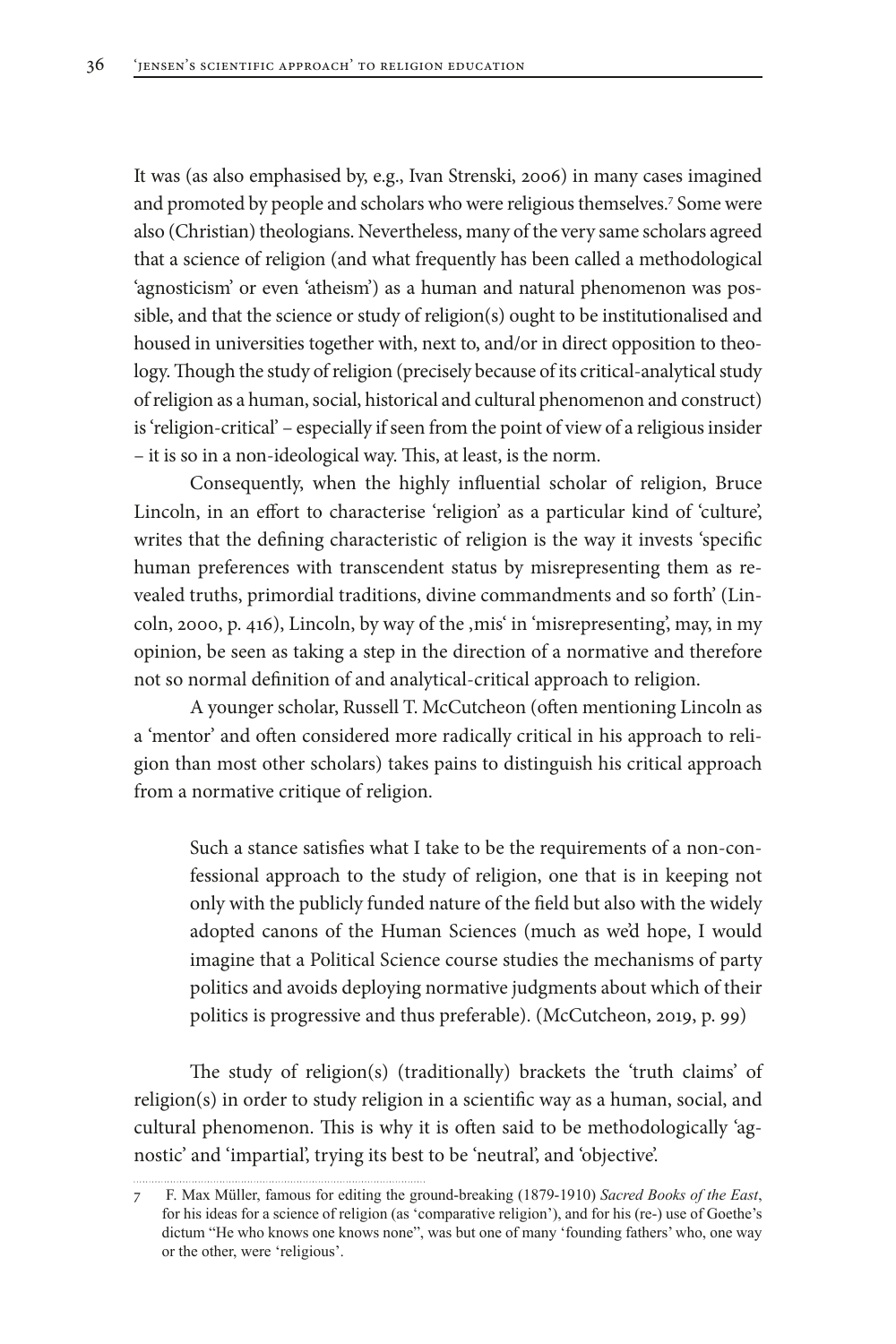This, however, also means that (most) scholars of religion do not think that 'anything goes'. Only a small minority of scholars of religion consider socalled alternative kinds of knowledge (including what may be called religiously based or 'esoteric' knowledges) equal to the knowledge produced by science.

Donald Wiebe, arguing against such claims of a plurality of (postulated) equally valid and valuable 'knowledges' about religion, writes that the academic study of religion, in order for it to 'live by the same epistemic constraints as the other sciences', must let its claims be 'governed by the boundary conditions established by the methodologies and substantiated knowledge of the natural and social sciences', and produce 'knowledge expressed in testable propositional claims' (Wiebe, 2016, p. 192). Though not explicitly mentioning the *human* sciences, Wiebe, however, adds that:

[...] "fields of study" within the "modern research university" which are "beyond the range of the natural and social sciences [...] present no significant challenge to the overall scientific ethos of the modern university which is predominantly concerned to discover and disseminate public (i.e. objective) knowledge about public (i.e. inter-subjectively available) facts concerning states of affairs in the natural and social worlds. (Wiebe, 2016, p. 191)

This author is in full agreement: such 'fields of study', including the study of religion(s), ought and must 'present no significant challenge' to the overall 'scientific ethos of the modern research university'. Or, in the words of another prominent and influential scholar, Armin W. Geertz:

The secular study of religion is understood [...] to mean the non-sectarian, non-religious study of religion. It is not necessarily an atheistic approach. It simply chooses to interpret, understand and explain religion in non-religious terms. It confines itself to analytical models grounded in a view of the world based on the insights and achievements of the natural sciences. The study of religion, obviously, is not a natural science. It applies methods, theories and models developed in the human and social sciences: history, sociology, linguistics, psychology, anthropology, ethnography and philosophy. It is further characterized by a comparative interest in all religions throughout human history. But its view of the world is secular and humanistic. (Geertz, 2000, p. 21)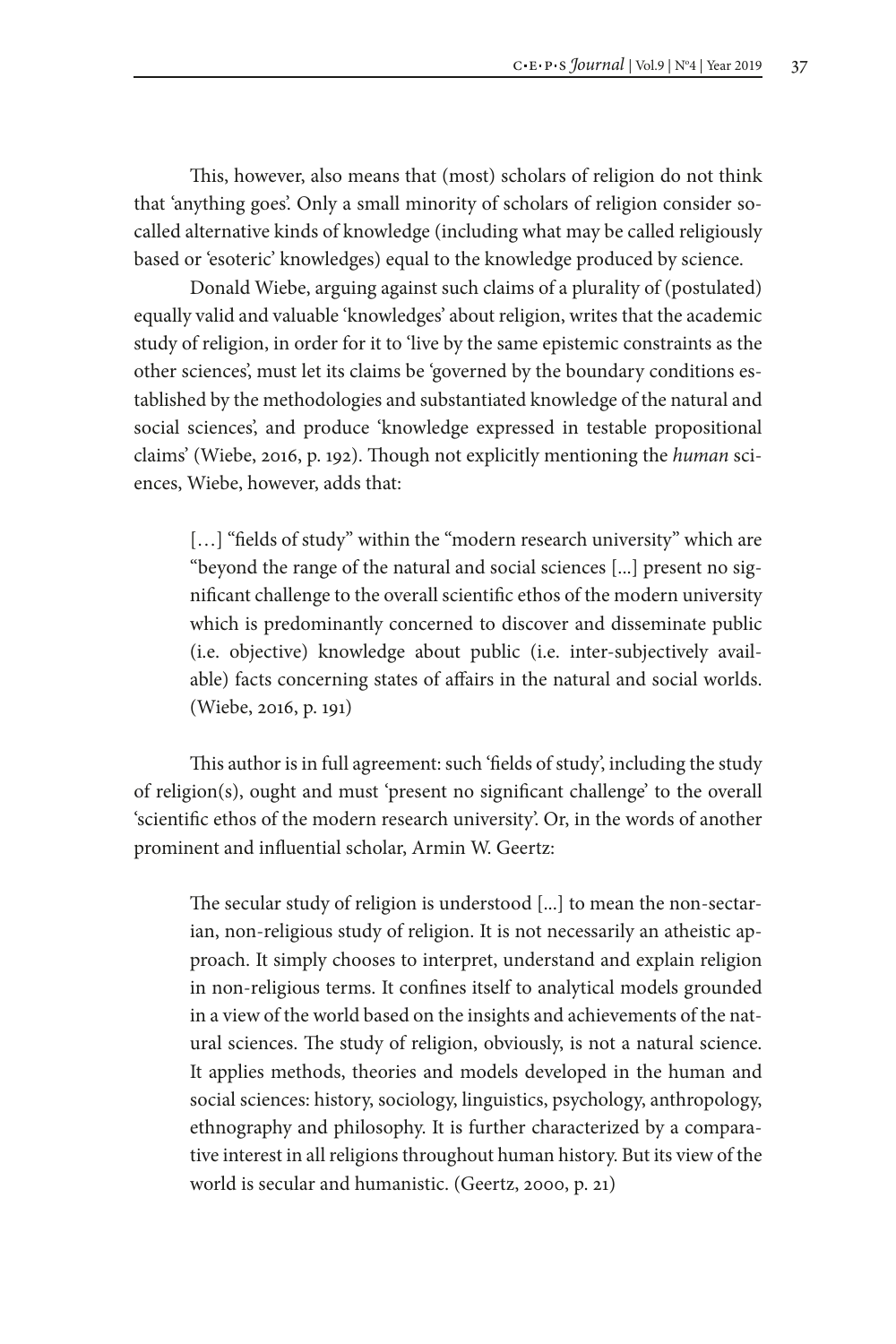R. J. Zwi Werblowsky (1924-2015), one of the most prominent scholars within the International Association for the History of Religion (IAHR), the preeminent international association for the cross-cultural, analytical and historical study of religion, during the 1960 IAHR World Congress in Marburg, Germany, formulated a series of presuppositions for the kind of academic study of religion(s) to be pursued by the IAHR and its (today) more than fifty national, regional and international member associations and affiliates. Werblowsky's 'presuppositions' have, time and again (and most recently in Jensen & Geertz, 2016) been seen as the basis for work of the IAHR and its global membership.

The full statement cannot be reproduced here, but key parts read:

1. [...] 'Comparative Religion' is a well-recognized scientific discipline whose methodology may still be in great need of further elaboration, but whose aim is clearly a better understanding of the nature of the variety and historic individuality of religions, whilst remaining constantly alert to the possibility of *scientifically legitimate* generalisations concerning the nature and function of religion.

2. *Religionswissenschaft* understands itself as a branch of the Humanities. It is an anthropological discipline, studying the religious phenomenon as a creation, feature and aspect of human culture. The common ground on which students of religion *qua* students of religion meet is the realization that the awareness of the numinous or the experience of transcendence (where these happen to exist in religions) are – whatever else they may be – undoubtedly empirical facts of human existence and history, to be studied like all human facts, by the appropriate methods. [...] [T]he discussion of the absolute value of religion is excluded by definition, although it may have its legitimate place in other, completely independent disciplines such as e.g., theology and philosophy of religion. 3. The statement that "the value of religious phenomena can be understood only if we keep in mind that religion is ultimately a realization of a transcendent truth" is to be rejected as part of the foundations of *Religionswissenschaft*. […]

4. The study of religions need not seek for justification outside itself as long as it remains embedded in a culture pattern that allows for every quest of historical truth as its own *raison d´être*. Whatever the subsequent use made by the individual scholar of his special knowledge, and whatever the analysable sociological function of scientific activity in any specific cultural and historical situation, the *ethos* of our studies is in themselves. (Schimmel, 2016 [1960], pp. 82–83; italics in the original)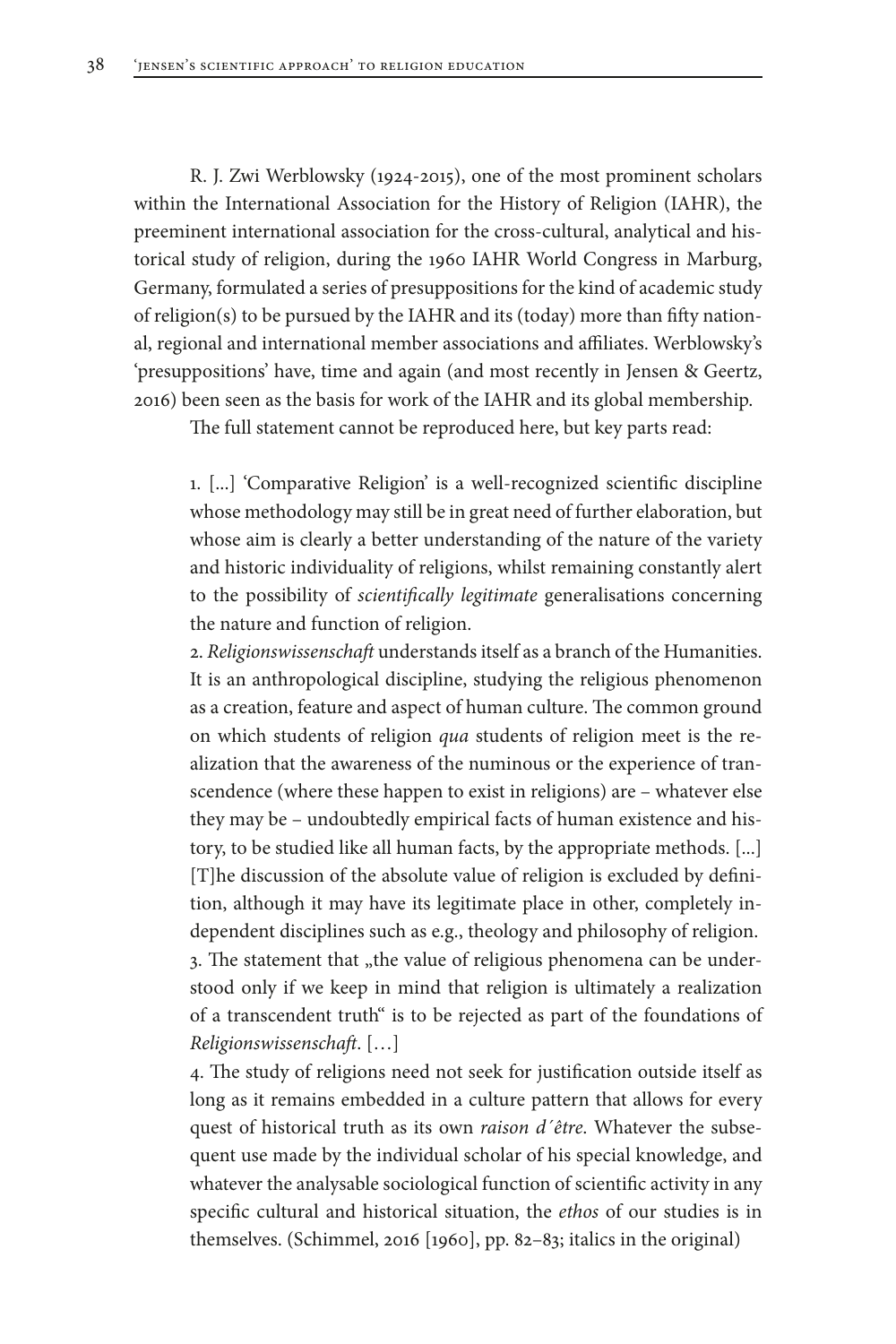This statement has, as said, been a 'guiding light' for generations of scholars and is, to this very day, used by the IAHR leadership (cf. Jensen & Geertz, 2016) to indicate a consensus as regards basic presuppositions for a scientific study of religion(s).  $I$  – per extension – add that it is therefore also indicating the basic presuppositions for the study-of-religion(s) based RE that I find the only one appropriate for a public school. The *ethos* of such a studyof-religion(s) based RE is no different from the *ethos* described and prescribed by Werblowsky.

## **The Scientific Study of Religion(s) in the Academy**

When reading (and, to a large extent, agreeing with the works of 'deconstructivist' or 'discourse theory' scholars<sup>8</sup> as well as works of scholars applying cognitivist, biological, and evolutionist approaches,<sup>9</sup> it is tempting to say that science and knowledge of religion(s) (and of humankind, history and evolution), if *thoroughly* scientific and qualified, *must* be produced in interor cross-disciplinary university settings, with tight collaboration between the natural, human, and social sciences, between specialists in culture as well as in cognition, biology, neurology, sociology, philology, and history (to mention but some of the forms of expertise needed).

One may, moreover, argue (for equally good reasons) that a continued use of the notion of 'religion' (as anything but a contested *analytical* category) as well as the continuous life of 'departments for the study of religion(s)' may well be an impediment to gaining the very knowledge aimed at because starting out from a notion of 'religion' that is, despite sincere and thorough reflections on the epistemological pitfalls, misleading. Some, for instance Fitzgerald (2017, p. 138), may also claim that the very notion of 'science' over against 'religion' (like 'religious' over against 'secular') – and thus also a 'science or study of religion' – are but instances of a "modern liberal myth transformed into common-sense reality."

Others (e.g., Martin & Wiebe, 2012) argue that existing departments of religious studies are not appropriate places for a scientific study of religion(s) because they are not sufficiently emancipated from religious ways of thinking about religion and from non- or extra-scientific aims. Martin and Wiebe think that in most such departments, not least in the USA, students learn about religion(s) as well as the study of religion(s) as reservoirs of (what is considered

<sup>8</sup> See, e.g., Russell T. McCutcheon (2000, 2007, 2017, 2019) and Timothy Fitzgerald (2017).

<sup>9</sup> See the already mentioned works by Geertz (2000, 2013, 2016) and in honour of Geertz (Klostergaard Petersen et al., 2019).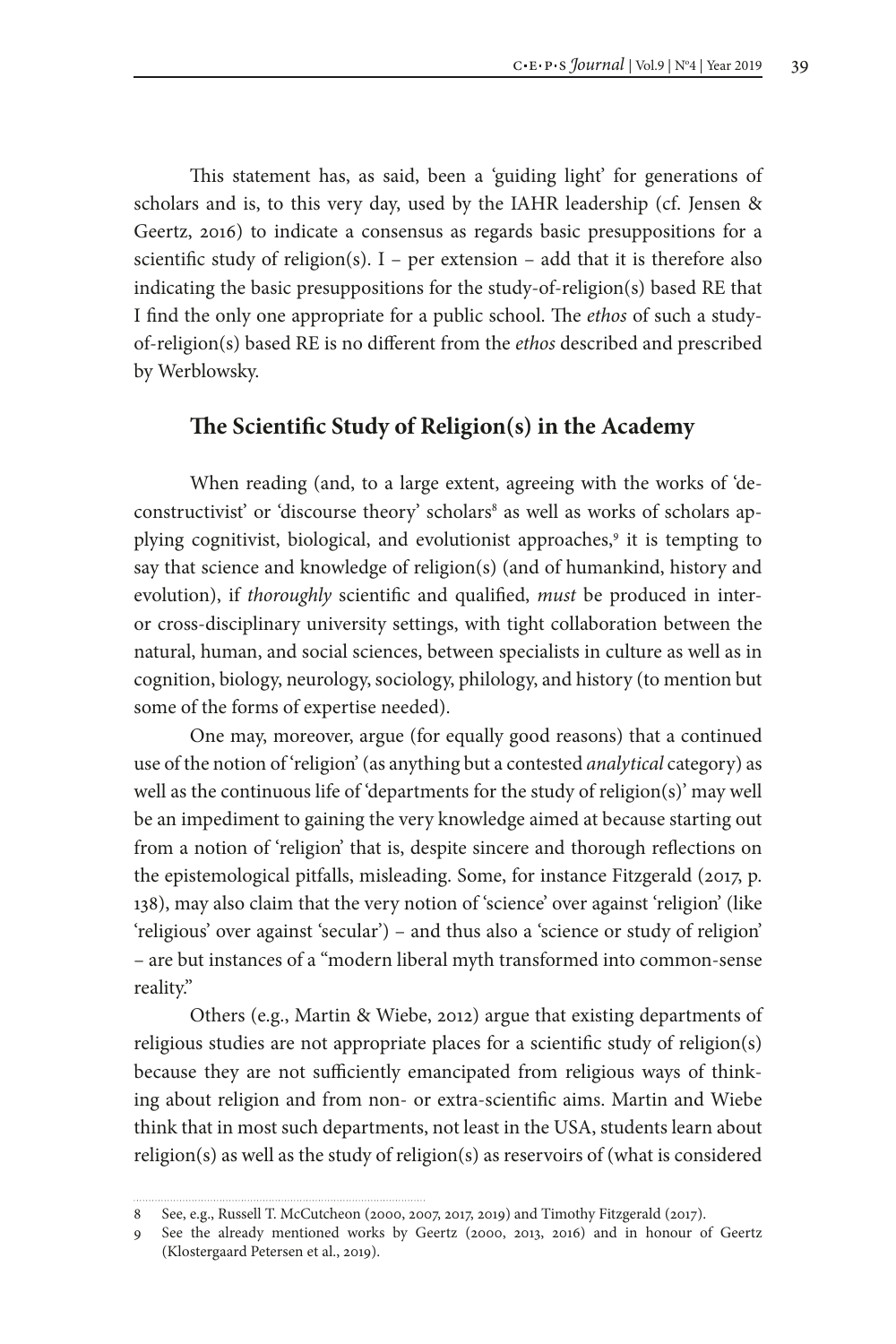*positive*) values. As treasuries for (what is also considered *positive*) personal, human development, and for the 'mastering' of so-called existential questions about life and death, meaning and meaninglessness, tolerance, inter-cultural and inter-religious understanding, and peaceful coexistence: all aims that Wiebe and Martin (quite rightly, I think) consider at variance with the aims of (the mentioned presuppositions for) a scientific study of religion(s). All examples of what Wiebe earlier (1984, 2011) criticised as a 'failure of nerve' of the study of religion(s). Courses in many departments named religious studies are, Martin and Wiebe claim (2012, p. 12), courses in 'religion appreciation.'

The author of the present paper sees the point in each of the mentioned critical approaches to the study of religion(s) as well as to some study-ofreligion(s) departments, and there certainly are indications that not all existing departments for the study of religion(s) are 'fine-tuned' to the kinds of scientific studies of religion(s) that, e.g., the above-mentioned scholars of religion consider appropriate and timely.<sup>10</sup>

Nevertheless (and Wiebe and Martin (2012, p. 13) also admit to this) there *are* quite a few scholars engaged in (striving towards) practising a study of religion(s) as a scientific *discipline* and as a discipline housed by departments of this name. Like Hubert Seiwert (2012) in his response to Martin and Wiebe (2012), I do not think that a disciplined scientific study of religion(s) is an impossible 'delusion'. In fact, I am convinced that it could be empirically proved that despite the continued use of the problematic term 'religion' and despite the theological or 'religion appreciation' bias or tendencies of some study-of-religion(s) departments, scientific, analytical-critical, and non-religious theories and methods on religion are produced in specific study-of-religion(s) departments.<sup>11</sup>

That scientific and valuable research on religion is also taking place in sociology, anthropology, and (even) theology departments is, of course, not denied. However, the more than hundred years of focused historical and comparative study-of-religion(s) work that has taken place at departments for precisely that kind of studies simply has produced a valuable reservoir of knowledge, theories, and methods, including self-criticism, that cannot be overestimated. It can probably always become better, more qualified (as Werblowsky noted in

10 One such indication is provided by the 2013 (Religious Studies Project) analysis of self-presentations of departments for religious studies on their respective websites. See https://www.religiousstudiesproject.com/2013/12/06/what-is-the-study-of-religionsself-presentations-of-the-discipline-on-university-web-pages/.

<sup>11</sup> Despite criticisms of and problems pertaining to the concept of 'religion', and though seeing 'the study of religion [...] more like an organized, specific-purpose field trip into the general region of social and cultural processes than [as] a fenced-in disciplinary or departmental acre with its own, non-shared. special-to-religion methods', Willy Braun also speaks in favour of a discipline (and departments) called 'the study of religion(s)' (Braun, 2000, p. 15).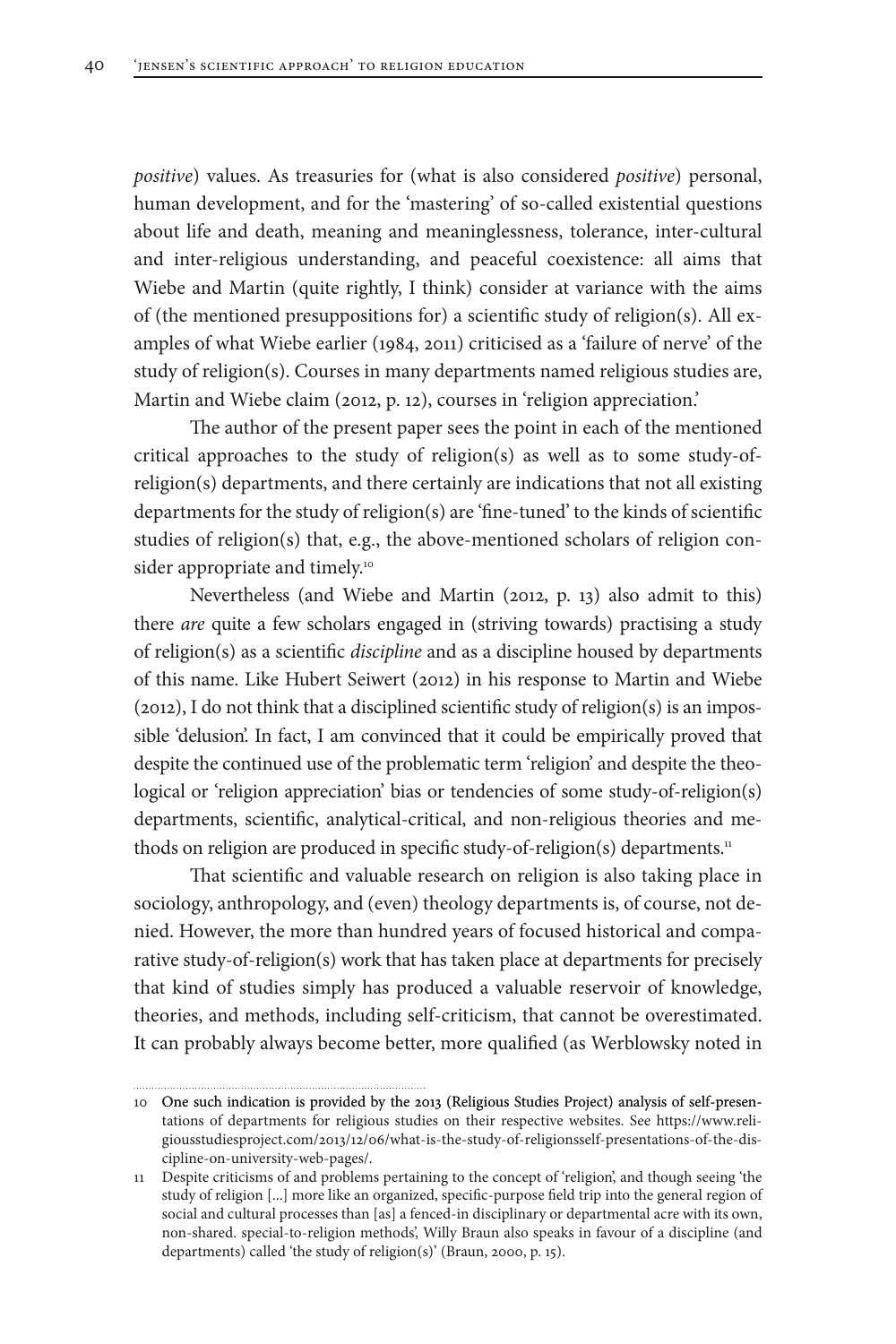1960), and further developed. This is the very 'soul' of science. Nevertheless, this is, I claim, precisely what has taken place for decades in departments and international fora for and about the study of religion(s) by scholars of religion.<sup>12</sup>

Scholars of religion, educated and working at these departments, have, over the years, moved forward and changed the scientific study of religion(s), and some have been first movers in critically rethinking religion *and* the study of religion(s). Consequently, I have no problems recommending states to support the production of scientifically based knowledge of religion primarily by way of establishing specific study-of-religion(s) departments.

## **Making Science-of-Religion(s) Knowledge Known to the Public**

Contrary, for instance, to Wiebe who seems to insist that science (of religion) must aim at nothing but the production of scientifically based knowledge, I insist that it is possible and desirable to combine research for the sake of (and with the aim of) the production of knowledge with the aim of sharing, also with society and public at large, this knowledge. In my country, Denmark, the current University Act (as of 2002) has made a law of what I consider a virtue: scholars are obliged to share their knowledge with society at large, and universities are obliged to encourage this. My reason for not just finding it possible but also laudable is this: scientifically based knowledge about everything – about humankind, about the history and evolution of humankind, *and* about knowledge, theories and approaches to religion(s) developed within the study of religion(s) – is essential and valuable: a 'cultural value'.

However, the academic and scientific knowledge of religion(s) is also valuable for a linked yet slightly more specific or maybe even extra-scientific reason, namely for what I consider the well-being of an open, democratic, pluralist, secular state, and society.

If an open, democratic, pluralistic, and secular (not 'secularist' in the sense of 'anti-religious') state wants to stay so, then it must give space and voice

<sup>12</sup> I say this well aware also of the recent biting and detailed criticism of Leonardo Ambasciano (2019), and I strongly recommend readers who think that a study-of-religion(s) RE (as well as 'Jensen's scientific approach') is *too* scientific (or not scientific enough), to consult Ambasciano's book starting with this question: 'How come that, despite centuries of scientific research, the main academic discipline dedicated to the historical study of religion has been – and still is – so blindly devoted to an apologetical study of its research object?' (2019, p. xi) That his first chapter starts with an equally critical quote from Luther and Wiebe, followed by a reference to 'Theses of Method' by Lincoln almost goes without saying. However, I still do not change my mind. I put my hope in this very discipline or field and in critical scholars like Ambasciano, Lincoln, Martin, Geertz, Wiebe, and a host of other scholars of religion. There is, as remarked by Werblowsky, always place for improvements.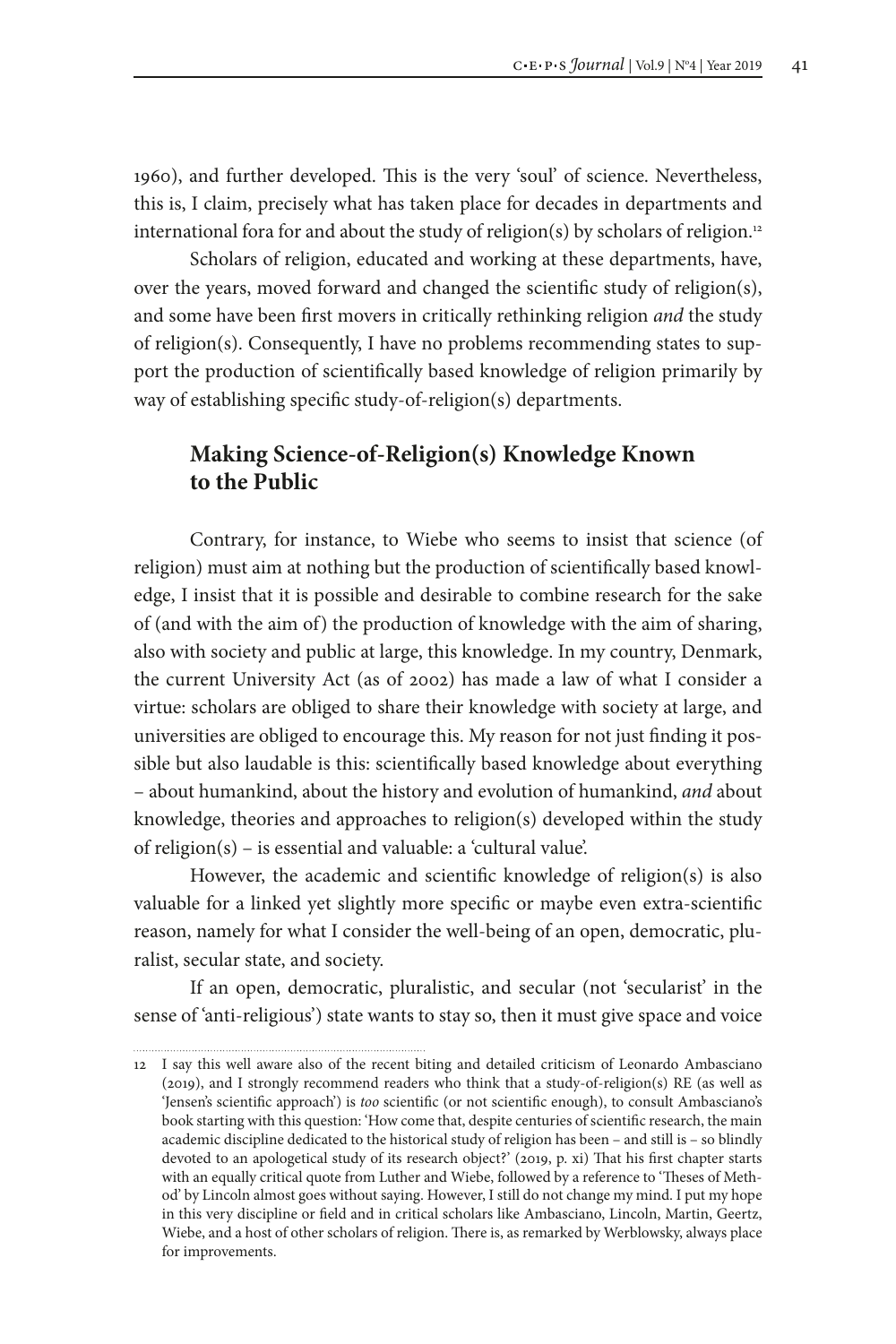to people thinking and speaking of religion in various kinds of ways (religious, a-religious, anti-religious), - at times also relatively ignorant ways. However, it must likewise establish an analytical-critical and knowledgeable second-order discourse on religion, and this is precisely what the scientific study of religion(s) located at public universities provides.

In order, however, for the state to ensure that this second-order discourse on religion be available and known to the public at large (i.e., to citizens of the state), the state must find a way to disseminate it, so that it is not locked up within the walls or 'ivory tower' of the academy but shared more widely.

Sharing with the public is, however, not as easy as it sounds. The language of science is not identical to the language of, for example, the mass or social media (see Murphy, 2000), and communicating in a language other than that of research and of the scholar is not easy. It is, furthermore, not without risks. Entering the public sphere means entering the political sphere, and it is evidently a risk for a scholar and the scientifically based (in principle and to the highest possible degree value-free, neutral, and a-political) knowledge that s/he puts forward to become (or be seen as) all but neutral, value-free, and apolitical. The knowledge that is valuable precisely because it is value-free (to the highest degree possible) risks becoming less valuable, maybe even totally de-valued, politicised, and thus useless.

The scholar, just like this author during the Danish Muhammad-cartoons affair (cf. Jensen 2008b; Jensen forthcoming), risks becoming a (masked, undercover) politician, a 'scholar-preacher' rather than a 'scholar-teacher'. The risks mentioned, of course, evidently are also there if the scholar is a scholar of religion, not least at times when religion and religions are hotly disputed matters in the public sphere and political debates.

#### **Taking Science of Religion(s) to Public Schools**

The obvious thing to do (and not at all equally risky) is to make a studyof-religion(s)-based RE part of the public school curriculum, to make the departments for the study of religion(s) responsible for the education and training of RE teachers, *and* to make sure that RE syllabuses, textbooks and teaching in public schools are all solidly based on the scientific study of religion(s). RE offered in public schools, then, has to be nothing but a 'mini study-of-religion(s)', and what the pupils are supposed to learn about religion is the same as what the students at the universities learn about religion *and* about the academic way(s) of studying and seeing religion. Pupils and students are not there to learn from religion but from the academic study of religion(s) approach to religion. Only,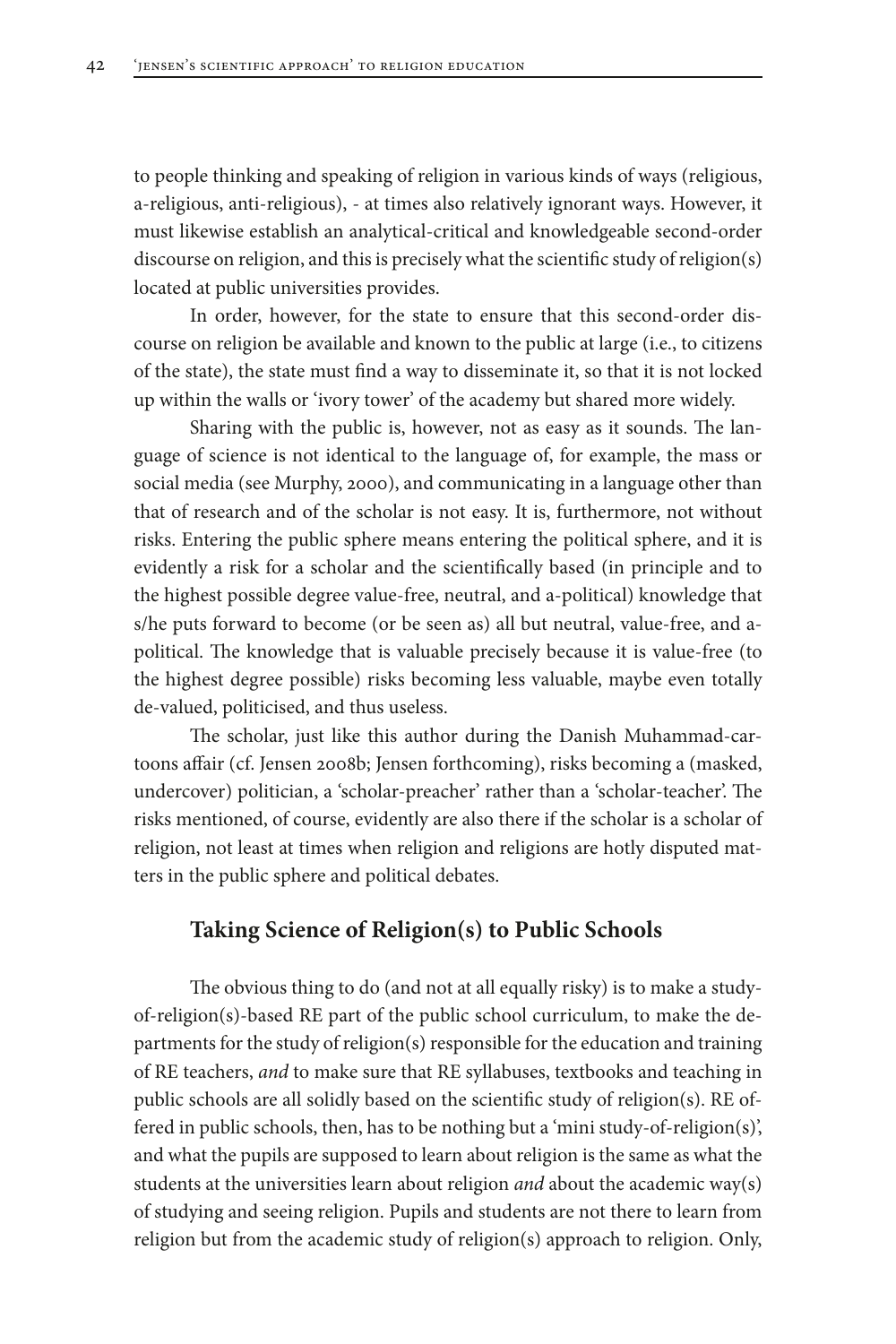of course, that the teaching and learning in the school are, in terms of didactics and pedagogics, tailored to the new context and constraints (e.g.. the time and lessons dedicated to the subject, the various age groups and the steps in the educational system).

In this way, RE will finally be a normal school subject. It will, just like any other school subject, be linked to the respective university-based human, social, and natural sciences. Nobody would dream of having school subjects like biology, history, literature, mathematics, and social sciences taught by teachers who did not know about and teach in line with the scientific field or discipline in question. Nobody would dream of having textbooks that did not respect and render (even if didactically adjusted) what the respective scientific field or discipline in question had to say about the subject matter in question. Why then, should the human, social, phenomenon called religion and the school subject RE constitute or pertain to a totally different category? A majority of scholars of religion, most of them paid by the state to do their work, agree that it can and must be studied just like any other human, social, historical and cultural phenomena. Furthermore, they (at least quite a few of them) have shown this to be possible for more than a century.

RE-teachers, educated by scholars of religion at study-of-religion(s) departments, naturally, will also have to be well educated in the *didactics* and *pedagogics* of a study-of-religion(s)-based RE, regardless of whether this RE takes place at the elementary school level (primary and secondary school) or at the upper-secondary level (gymnasium). This means that the education of REteachers within the study-of-religion(s) departments has to include training in the art of *sharing* scientific knowledge, study-of-religion(s) theories, methodologies, and methods with different age groups within the framework of the various general and particular curricula or syllabuses for RE in public schools.

Reduction is a scientific virtue but also a didactical and pedagogical necessity – and a challenge. But, tailoring the scientific approaches to religion to teaching about religion to various age groups is an art that can be taught, and the same goes for producing RE textbooks. How to generalise, how to reduce, how to teach about, in principle, (almost) everything pertaining to religion as studied by the academic study of religion(s) in school, all this can be taught and learnt.

This part of the education of RE-teachers may, of course, be combined with teaching about sharing with the public at large via other media than the school and text-books, for instance by way of the scholar functioning as an expert to the media, as author of essays in mass media (including social media), as constructor of websites, and as consultant or teacher in regard to qualification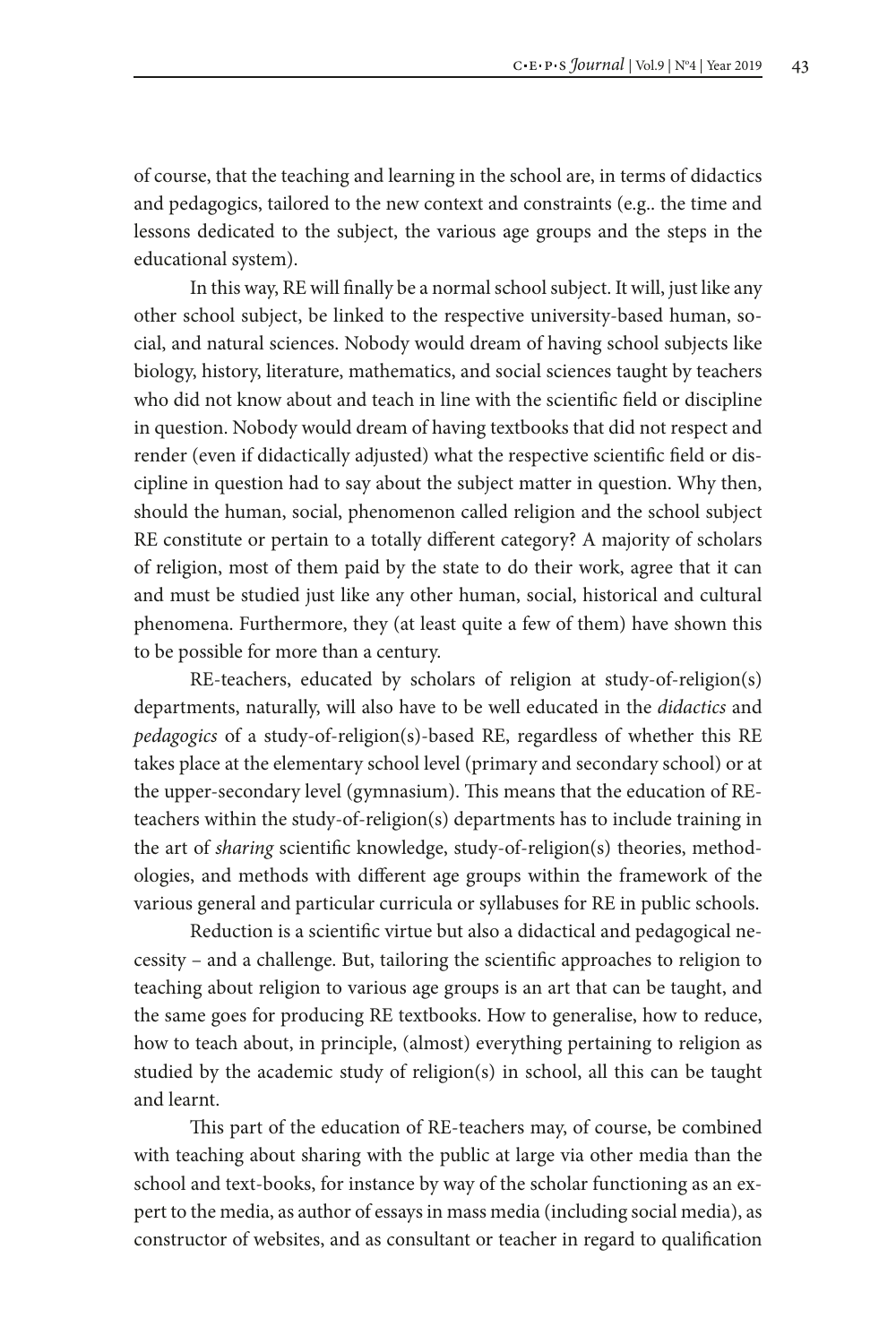of various professions (diplomats, doctors, police officers, prison personnel, lawyers, judges, etc.) in need of qualified knowledge of religion(s).

## **RE as a 'Mini-Science-of-Religion(s)'**

I am thus (in line with the arguments in favour of specific study-ofreligion(s) departments as reservoirs and workshops for accumulated and specialist knowledge of religion(s), discourses on 'religion', theory and methodology in the study of religion, and the history of the study of religion(s)) in favour of a time-tabled, compulsory, secular/non-religious RE in public schools.

In order for it to be a normal, and thus also compulsory, school subject with no opt-out possibilities and no alternatives,<sup>13</sup> it has to be precisely what I argue it must be: study-of-religion(s)-based and thus (as far as possible) in contents and approaches also in line with criteria for a compulsory RE such as those formulated in landmark cases by the European Court of Human Rights and the US Supreme Court: the information and knowledge must be conveyed in an objective, critical and pluralistic manner (cf. Jensen, 2002, 2005a).<sup>14</sup>

Consequently, I am not only not in favour of religious, confessional, multi-confessional (or multi-denominational), inter-religious, inter-cultural, or 'small-c confessional' RE. I am also not in favour of 'dimensional' RE, such as it can be found in France when teaching about 'faits religieux' takes place within the context and contents of other school subjects.<sup>15</sup>

RE ought be a separate, 'mini study-of-religion(s)' RE, taught by teachers trained at study-of-religion(s) departments, with syllabuses and curricula drafted (on behalf of, e.g., a ministry of education) and textbooks written by study-of-religion(s) scholars and RE teachers, without any 'assistance' (and thus contrary to what has been the case in the UK) from so-called religious 'representatives' or insiders.

A study-of-religion(s)-based RE also means that the pupils/students, when entering the classroom enter as pupils and students (not as, for example, atheists, 'nones', Christians, Muslims, or Buddhists) with the RE-teacher, from

<sup>13</sup> In many places there are alternatives like 'Philosophy and Ethics', '*Werte und Normen*' and the like. The opt-out possibility and/or alternative typically exist because public school RE is confessional (as in, e.g., Germany) but it can also exist, as in, e.g., Danish primary school, even if the RE offered *formally* is non-confessional. The opt-out option and/or alternative is normally there with some more or less explicit reference to human rights articles on freedom of religion or belief, and on the rights of parents to choose the 'religious upbringing' of their children.

<sup>14</sup> The *Toledo Guiding Principles* (OSCE/ODIHR, 2007) has a useful discussion of this and related matters in Europe and the USA (Ch. II, and Appendix III); for the US, see Haynes and Thomas, 2007.

<sup>15</sup> See Jensen, 2016, 2017a, 2017b, and Jensen & Kjeldsen, 2013 in which the mentioned various kinds of RE in existence in Europe are listed, analysed, criticised and discussed.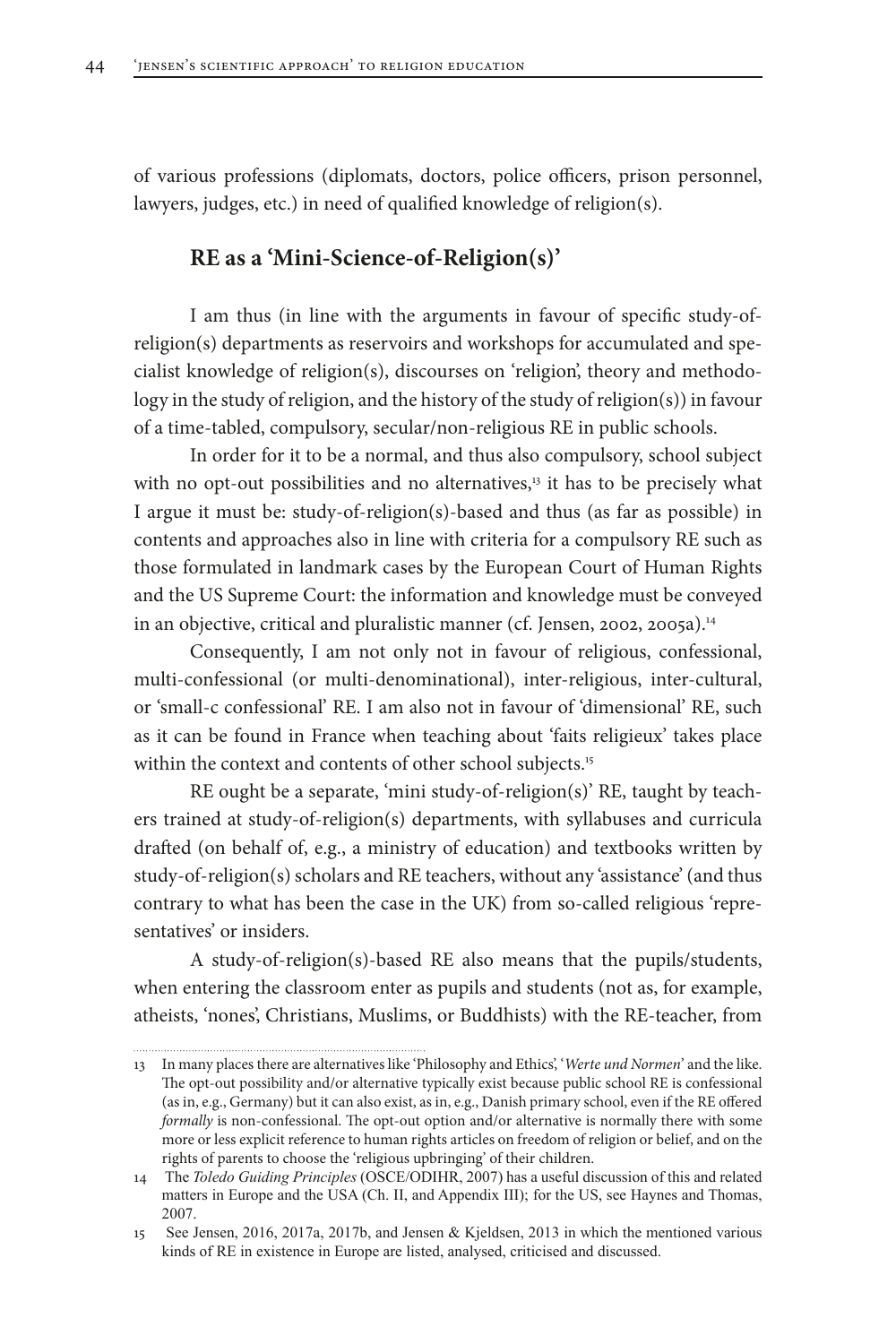day one, telling and teaching them that this is not about learning from religion nor about 'religion appreciation' (cf. Martin and Wiebe above). Such an approach has nothing to do with being 'disrespectful' or not taking into account the background of the pupils/students (and their parents). This is simply about RE being a totally different 'ball-game' from religion, religious upbringing, and religious instruction.

This kind of RE, contrary to what is claimed, for example, in the *Toledo Guiding Principles*, does *not* demand specific 'sensitivities' or 'respect' from teachers. The RE teacher must, as said, from the first lecture make it crystal clear what 'this' is all about, and s/he may well find inspiration to do so in Bruce Lincoln's (2000) 'Theses on Method' (in which he stresses, inter alia, that '[r]everence is a religious and not a scholarly virtue').

RE is about learning about and (as first formulated by Wanda Alberts) *from* the study (history) of religion(s). It is about learning about and from scholarly discourses on 'religion' (the notion, the analytical term, the signifier, the classifier, whether applied to whatever and for whatever reasons by insiders or outsiders), but it is (of course) also about what many scholars of religion still refer to, delineate, define (if only operationally), (re-)describe, analyse and explain as religion(s), religious people and places, nay indeed, as (what used to be called) 'religious phenomena' (e.g., myths, rituals, specialists), despite the equally many references to, for example,, Jonathan Z. Smith's 'map is not territory' (1978), and his, equally [in-]famous, dictum that there is 'no data for religion', and that 'religion' is solely the invention of the scholar.16

Having thus mentioned something that may, at least to some colleagues, sound almost blasphemous ('religious phenomena'), I hasten to stress that pupils nowadays, of course, must learn that those ,phenomena' are not 'out there', to be found just like, for example, stones on a beach and as instances of some transcendental 'sacred'. They are 'there', but they are also there to be 'searched out' for the scholar for a specific purpose: to be constructed and used as 'analytical tools'. Just as pupils can and must be taught to use 'religion' as an analytical tool (and disputed notion), so they can and must be taught about the various past and present scholarly uses and discussions of 'myth' and 'ritual' (including possible relations between the two).

<sup>16</sup> Without entering into a detailed discussion, I only want to say that I think there are good reasons why some buildings, actions, people, thoughts, ways of eating and being together, ways of having sex, ways of dressing, etc. may be seen as and 'stand out' as not just or only 'profane', non-religious (they are of course always also that) but as something that may be termed 'religious'. I am in favour of an (operational) definition that sees religion as a cultural (sub-)system differing from other such by way of a reference to a postulated more than human and more than natural 'something' (power, being, scripture, etc.). Lincoln's detailed definitions and discussions (Lincoln, 2000, 2003) are quite helpful, I think.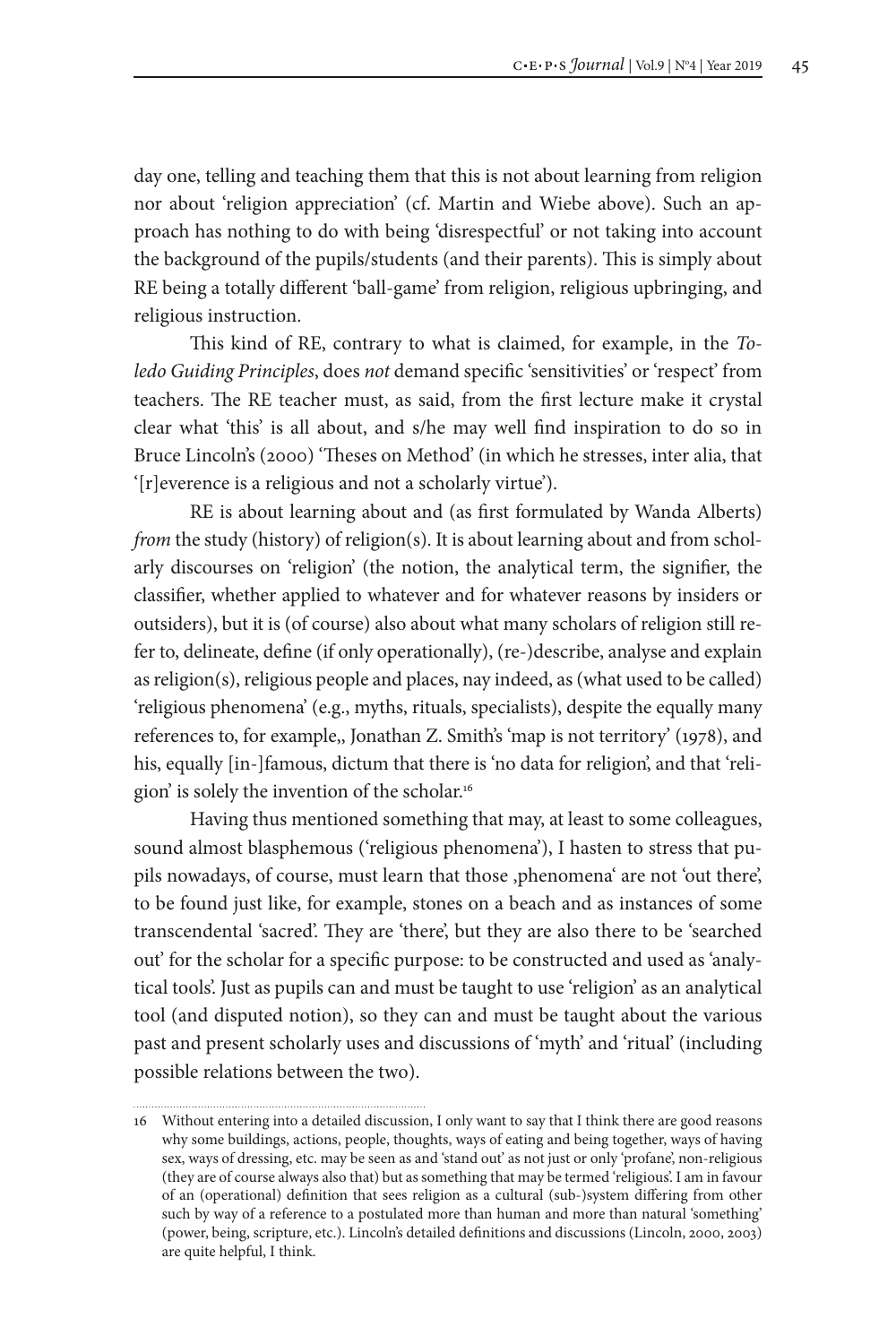Mentioning cross-cultural 'religious phenomena' (and thus also methodic comparison), I cannot resist emphasising that a study-of-religion(s) based RE (just like a study of religion(s) programme at the university) *must*, as I see it, make quite a lot of comparison(s). If the study of religion(s) is not comparative (as well as radically historical), then it is not scientific, and then there is no study-of-religion(s). It is by way of controlled comparison of data carefully selected for precisely that purpose that we can talk about a specific discipline and expertise, and it is only by way of comparison of things we consider similar to each other that we can detect the significant (historical) differences as well as develop and fine-tune our analytical tools.

Furthermore, the skilled comparison that encompasses, in principle, religions and religious phenomena from all over the world, past and present, is what 'we' can add to whatever other 'knowledge' of religion(s) that other scholars, pupils, and people, in general, may have. This is the sorely needed distance and juxtapositioning that we can offer to contemporary short-sighted debates about, for instance, so-called new religions, minority and majority religion(s), what religion 'is', 'ought' to be, and where it 'truly' belongs.

A contemporary study-of-religion(s) based RE cannot but also teach about contemporary works and theories on the history and evolution of religion in relation to the history and evolution of humankind and civilisation. I am convinced that teaching about this will help pupils realise the degree to which a modern study-of-religion(s) based RE partakes in the efforts of other human, social, and natural sciences to penetrate further into the 'mysteries' of the first human beings, the evolution of humankind and the coming into being of culture and civilisation. Teaching about this, indeed, can open the eyes of the pupils for other kinds of 'mysteries' and 'wonders' than those which RE in many places wants pupils to 'see' by way of an existentialist and/or crypto-religious 'big questions'- approach to religion and RE.

 Last, but not least, pupils, in my opinion, will benefit from learning something about the largest and most influential of the so-called 'world religions', including something about the early, later and contemporary histories of these religions as well as about their positions in various countries as majority or minority religions. Pupils in a country like Denmark have to learn more about the Lutheran-Protestant kind of Christianity that has been dominant in Denmark for more than five centuries than about any other single religious tradition. Only in this way may they come to apprehend a scholarly secondorder approach also to this religion, only in this way may they be able to emancipate themselves from normative, prejudiced, Lutheran-Protestant notions of religion(s).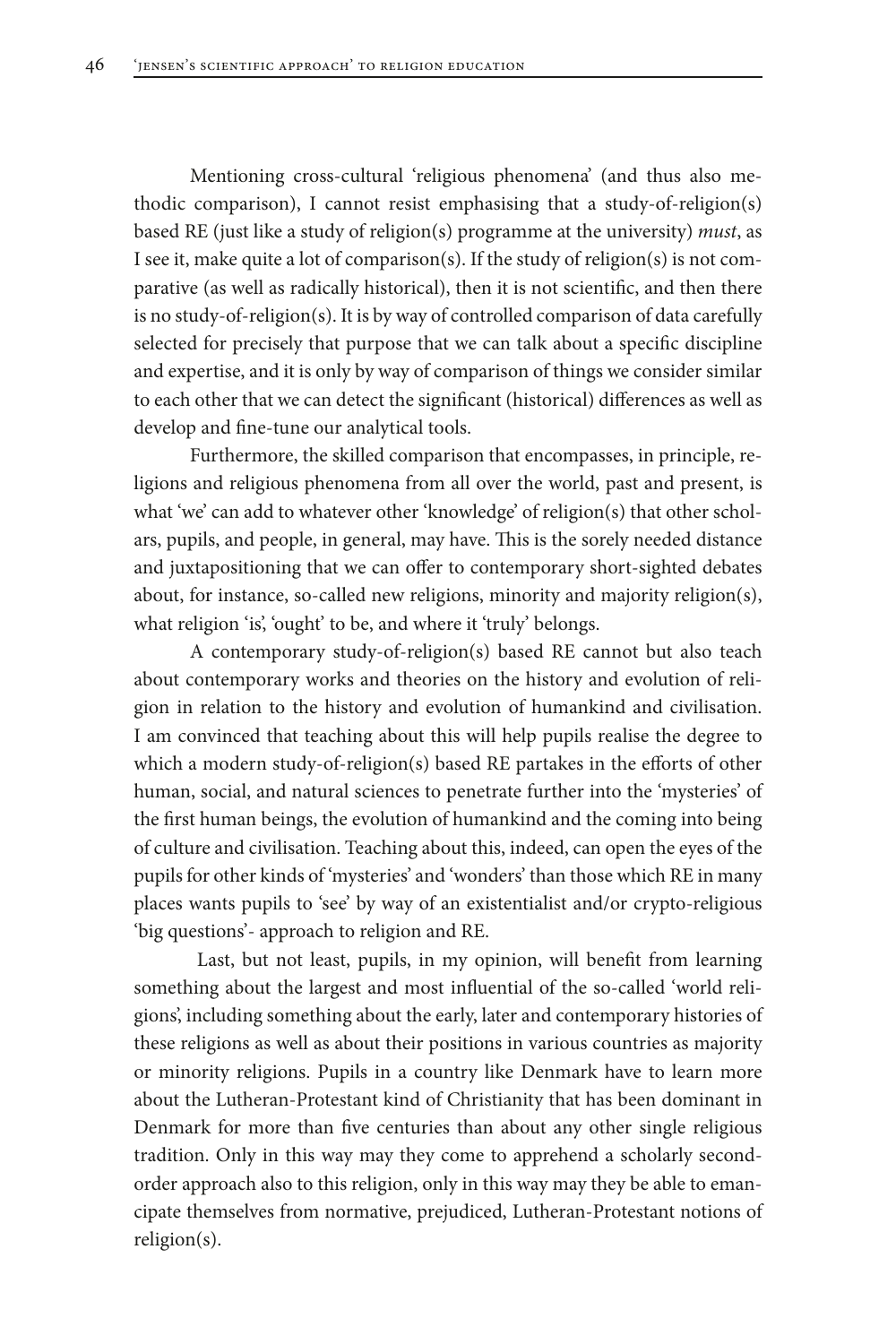At the same time, they must, of course, learn about the now well-known criticism of the 'world religions paradigm', as well as about contemporary study-of-religions anti-essentialist and de-reification efforts and approaches, closely linked, often, to discussions and deconstructions of stereotypical and prejudiced notions of religion (and 'true' religion) as something with an essence and a core – up against which so-called 'abuse' of (a) religion or 'false' religion may be detected and condemned.17

All in all: the study-of-religion(s) based RE aims, as I wrote decades ago (Jensen, 1997, 1999), at *familiarising* the pupils with the second-order study-ofreligion(s) discourse and outsider approaches to religion, at the same time as it aims at *de-familiarising* them with whatever religious, 'folk' or 'prejudiced' notions of religion(s) that they may have acquired from their parents, friends, society, or public, popular and political discourses at large.

In this way RE can contribute, as do other school subjects, to '*Allgemeinbildung*', understood as closely linked to the adoption of knowledge, skills and competences which are *sine qua non* for a life in modern society as critical and 'enlightened' citizens, capable of critically and analytically 'reading' everything, also everything that has to do with religion – be it religion 'out there', or be it religion and notions of religion in religious, academic, public or political discourses.

#### **References**

Alberts, W. (2007). *Integrative religious education in Europe: A study-of-religions approach*. Berlin: Walter de Gruyter.

Alberts, W. (2008). Didactics of the study of religions. *Numen, 55*(2), 300–334.

Alberts, W. (2019). After World Religions: Reconstructing religious studies. *Numen,* 66(1), 89–91.

Andreassen, B.-O., & Lewis, J. L. (Eds.). (2015). *Textbook gods*. Sheffield, UK: Equinox Publishers.

Antes, P., Geertz, A. W., & Rothstein, M. (Eds.). (2016). *Comparative views on comparative religion: In celebration of Tim Jensen's 65th birthday*. Sheffield & Bristol, UK: Equinox.

Braun, W. (2000). Religion. In W. Braun & R. T. McCutcheon (Eds.), *Guide to the study of religion* 

Ambasciano, L. (2019). *An unnatural history of religions: Academia, post-truth and the quest for scientific knowledge*. London, UK: Bloomsbury.

<sup>17</sup> For a study-of-religion(s) based teaching about religion(s), including some of the so-called world religions, stereotypes and prejudices linked to religion(s) and 'world religions' see Jensen et al 2018. For the 'world religions paradigm', see Owen, 2013; Cotter & Robertson, 2015; and Alberts, 2019. I cannot resist adding that the 2017 revision of the national curriculum for the study-ofreligion(s) based RE in Danish Upper-Secondary School (Gymnasium) has, with reference to the criticism of the 'world religions paradigm', dropped the term. However, it is the same religions that are taught, even if, of course, in ways sensitive to criticism of essentialism, reification etc. For essentialism and teaching about religion in school, see Hylén, 2015.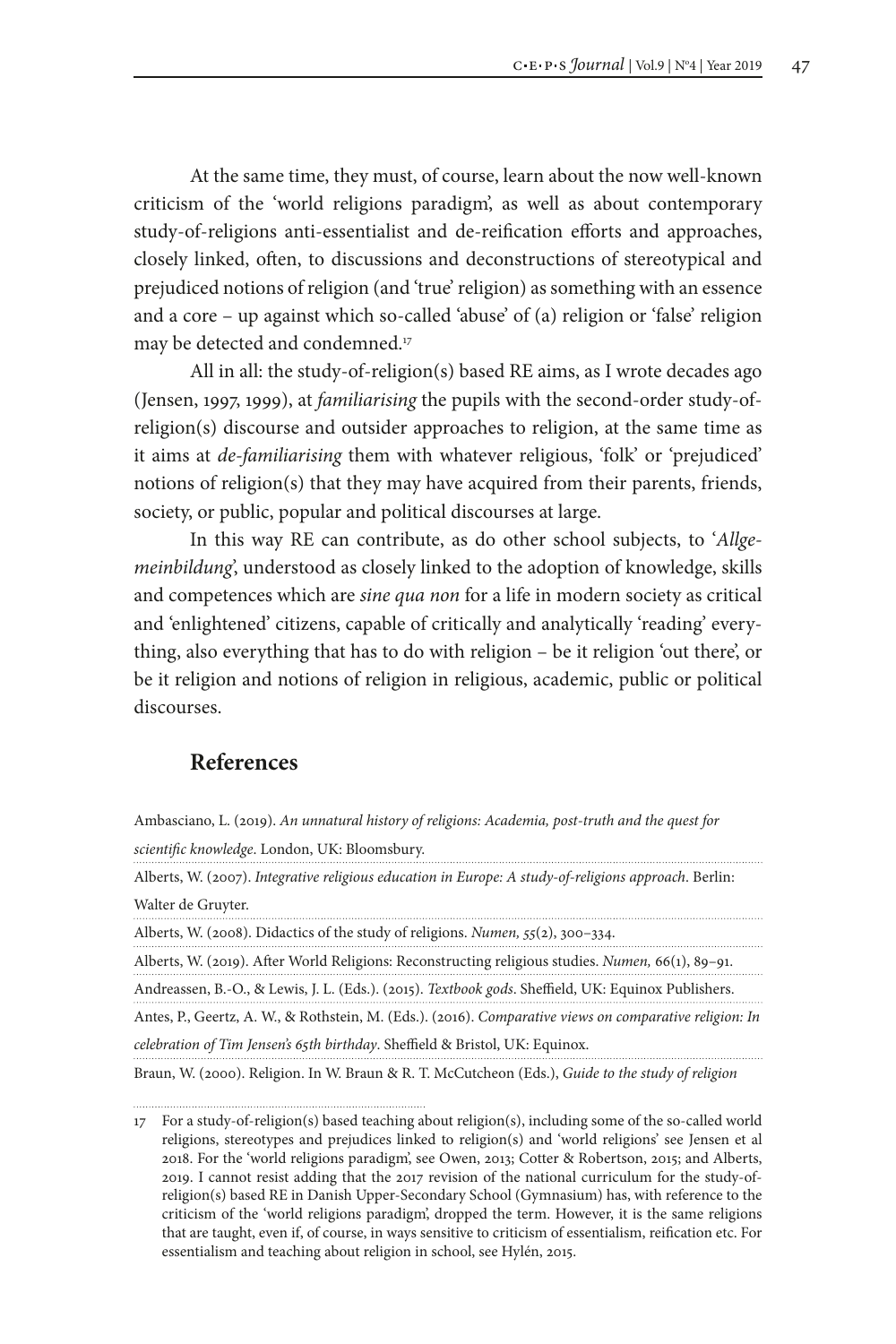(pp. 3–18). London, UK & New York, NY: Cassell.

Braun, W., & McCutcheon, R. T. (Eds.). (2000). *Guide to the study of religion*. London, UK & New York, NY: Cassell.

Byrne, C. (2014). *Religion in secular education: What in heaven's name are we teaching our children?* Leiden: Brill.

Cotter, C. R., & Robertson, D. G. (Eds.). (2019). *After world religions: Reconstructing religious studies*. London, UK: Routledge.

Fitzgerald, T. (2017). The ideology of religious studies revisited: The problem with politics. In S.

Führding (Ed.), *Method and theory in the study of religion: Working papers from Hannover* (pp. 124–152). Leiden: Brill.

Führding, S. (Ed.). (2017). *Method and theory in the study of religion: Working papers from Hannover*. Leiden: Brill.

Geertz, A. W. (2000). Analytical theorizing in the secular study of religion. In T. Jensen & M.

Rothstein (Eds.), *Secular theories on religion: Current perspectives* (pp. 21–31). Copenhagen: Museum Tusculanum Press.

Geertz, A. W. (2016). Conceptions of religion in the cognitive science of religion. In P. Antes, A. W.

Geertz, & M. Rothstein (Eds.), *Contemporary views on comparative religion: In celebration of Tim Jensen's 65th Birthday* (pp. 129–141). Sheffield & Bristol, UK: Equinox.

Geertz, A. W. (Ed.). (2013). *Origins of religion, cognition and culture*. Durham, UK: Acumen.

Haynes, C., & Thomas, O. (2007). *A first amendment guide to religion and public schools*. Nashville,

TN: First Amendment Center. Retrieved from https://www.freedomforuminstitute.org/wp-content/ uploads/2016/10/FCGcomplete.pdf

Hylén, T. (2015). Closed and open concepts of religion: The problem of essentialism in teaching about religion. In B.-O. Andreassen & J. Lewis (Eds.), *Textbook gods* (pp. 16–42). Sheffield, UK: Equinox.

Jensen, T. (1999). Religion and religious education in a Europe of conflicting trends. In N.

Å. Tidmann (Ed.), *Into the third millennium* (pp. 142–159). Malmö: Foreningen Lárare I Religionskunnskap.

Jensen, T. (1997). Familiar and unfamiliar challenges to the study and teaching of religions in an increasingly religious and multireligious context. In N. G. Holm (Ed.), *The familiar and the unfamiliar in the world religions: Challenges for religious education today*, (pp. 199–223). Åbo: Åbo Akademi University.

Jensen, T. (2005). European and Danish religious education: Human rights, the secular state, and 'rethinking religious education and plurality. *Journal of Religion and Education, 32*(1), 60–78.

Jensen, T. (2008a). RS based RE in public schools – A must for a secular state. *Numen,* 55(2-3), 33–60. Jensen, T. (2008b). In the wake of the cartoon crisis: Freedom of expression of academics in

Denmark. In W. B. Drees & P. Sjoerd van Koningsveld (Eds.), *The Study of religion and the training of Muslim clergy in Europe: Academic and religious freedom in the 21<sup>st</sup> century (pp. 243–274). Leiden:* Leiden University.

Jensen, T. (2011). Why religion education as a matter of course ought to be part of the public school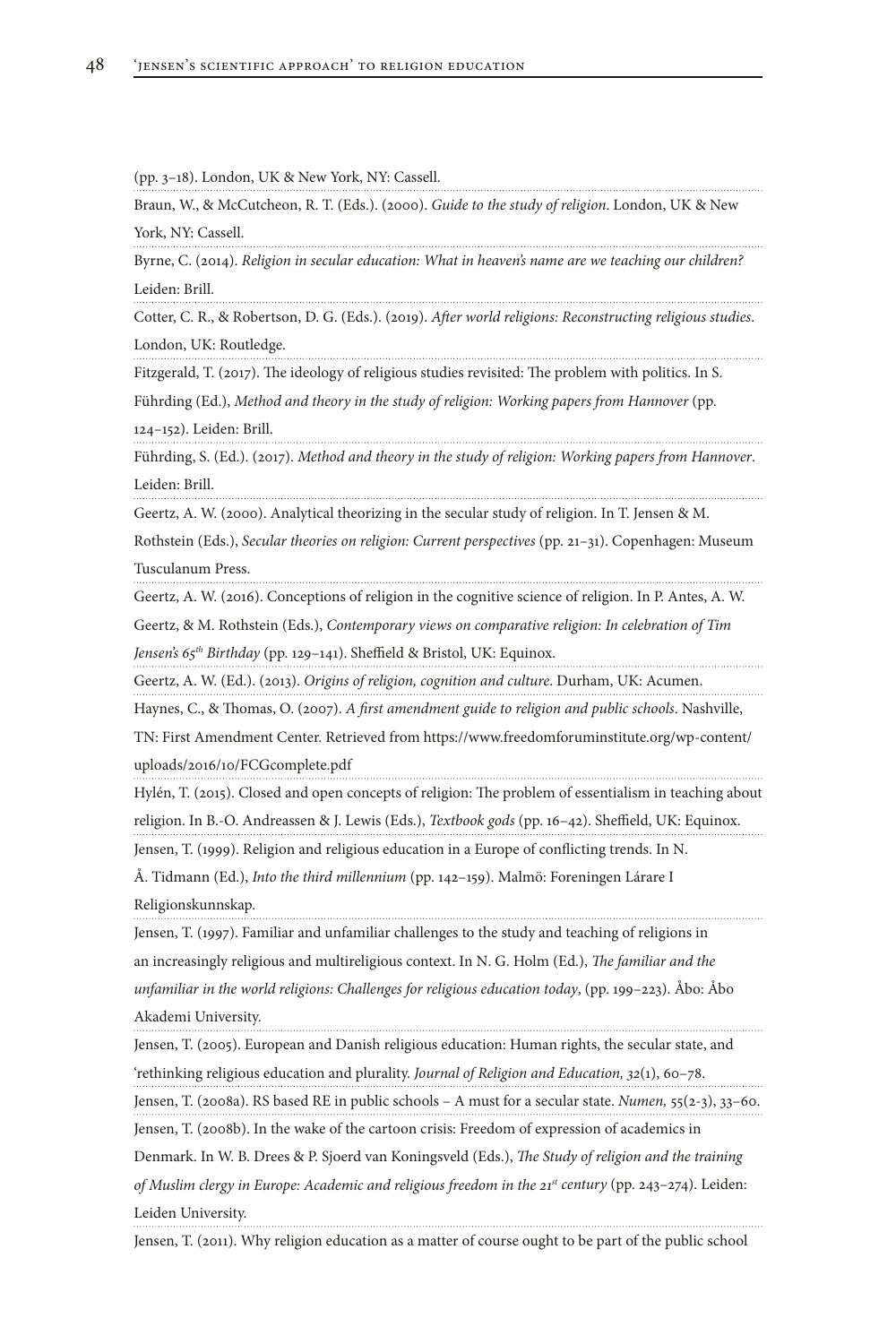curriculum. In L. Franken & P. Loobuyck (Eds.), *Religious education in a plural, secularised society: A paradigm shift* (pp. 131–150). Münster: Waxmann Verlag.

Jensen, T. (2016). Intercultural religious education: A Study-of-Religions (Re-)view. In A. Ziaka (Ed.), *Intercultural religious education and Islamic Studies: Challenges and prospects in Greece, Europe, USA*  (pp. 270–296). Athens: Maistros.

Jensen, T. (2017a). RS-based RE – Uphill, uphill, uphill!. In Steffen Führding (Ed.), *Method and*  theory in the study of religion: Working papers from Hannover (pp. 199-231). Leiden: Brill.

Jensen, T. (2017b). Religious education in public schools: The most important tendencies (with

special focus on Scandinavia). *Gosudarstvo, Religiya, Tserkov' v Rossii i za Rubezho, 35*(4), 46–71.

Jensen, T. (forthcoming). From respected religion scholar expert to undercover-politician: The fate of a religion scholar going public?. *Changing Societies and Personalities*.

Jensen, T., & Geertz, A. W. (2016). The academic study of religion and the IAHR: Past, present, and

prospect – An introduction. In T. Jensen & A. W. Geertz (Eds.), *The academic study of religion and the IAHR: Past, present, and prospect* (pp. 1–18). Leiden: Brill.

Jensen, T., & Geertz, A. W. (Eds.). (2016). *The academic study of religion and the IAHR: Past, present, and prospect*. Leiden: Brill.

Jensen, T., & Kjeldsen, K. (2013). RE in Denmark: Political and professional discourses and debates, past and present. *Temenos, 49*(2), 185–223.

Jensen, T. & Rothstein, M. (Eds.). (2000). *Secular theories on religion: Current perspectives*.

Copenhagen: Museum Tusculanum Press.

Jensen, T., Reeh, N., Nøddeskou, M. H., Lapis, G., & Bulian, G. (2018). Guidelines on prejudices and stereotypes in religions. Venice: Study of religions against prejudices and stereotypes (SORAPS). Retrieved from https://soraps.unive.it/outputs/

Klostergaard Petersen, A., Sælid, G. I., Martin, L. H., Sinding Jensen, J., & Sørensen, J. (Eds.). (2019).

*Evolution, cognition, and the history of religion: A new synthesis, festschrift in honour of Armin W. Geertz*. Leiden: Brill.

Lincol, B. (2000a). Culture. In W. Braun & R. T. McCutcheon (Eds.), *Guide to the study of religion* (pp. 409–422). London, UK & New York, NY: Cassell.

Lincol, B. (2000b). Reflections on 'theses on method'. In T. Jensen & M. Rothstein (Eds.), *Secular* 

*theories on religion: Current perspectives* (pp. 117–121). Copenhagen: Museum Tusculanum Press.

Lincoln, B. (2003). *Holy terrors: Thinking about religion after September 11.* Chicago, IL: University of Chicago Press.

Mack, B. L. (2000a). A radically social theory on religion. In T. Jensen & M. Rothstein (Eds.), *Secular* 

*theories on religion: Current perspectives* (pp. 123–136). Copenhagen: Museum Tusculanum Press. Mack, B. L. (2000b). Social formation. In W. Braun & R. T. McCutcheon (Eds.), *Guide to the study of* 

*religion* (pp. 283–296). London, UK & New York, NY: Cassell.

Martin, L. H. & Wiebe, D. (2012). Religious studies as a scientific discipline: The persistence of a delusion. *Religio: Revue Pro Religionistiku, 20*(1), 9–18.

Martin, L. H., & Wiebe, D. (2012). Why the possible is not impossible but is unlikely: A response to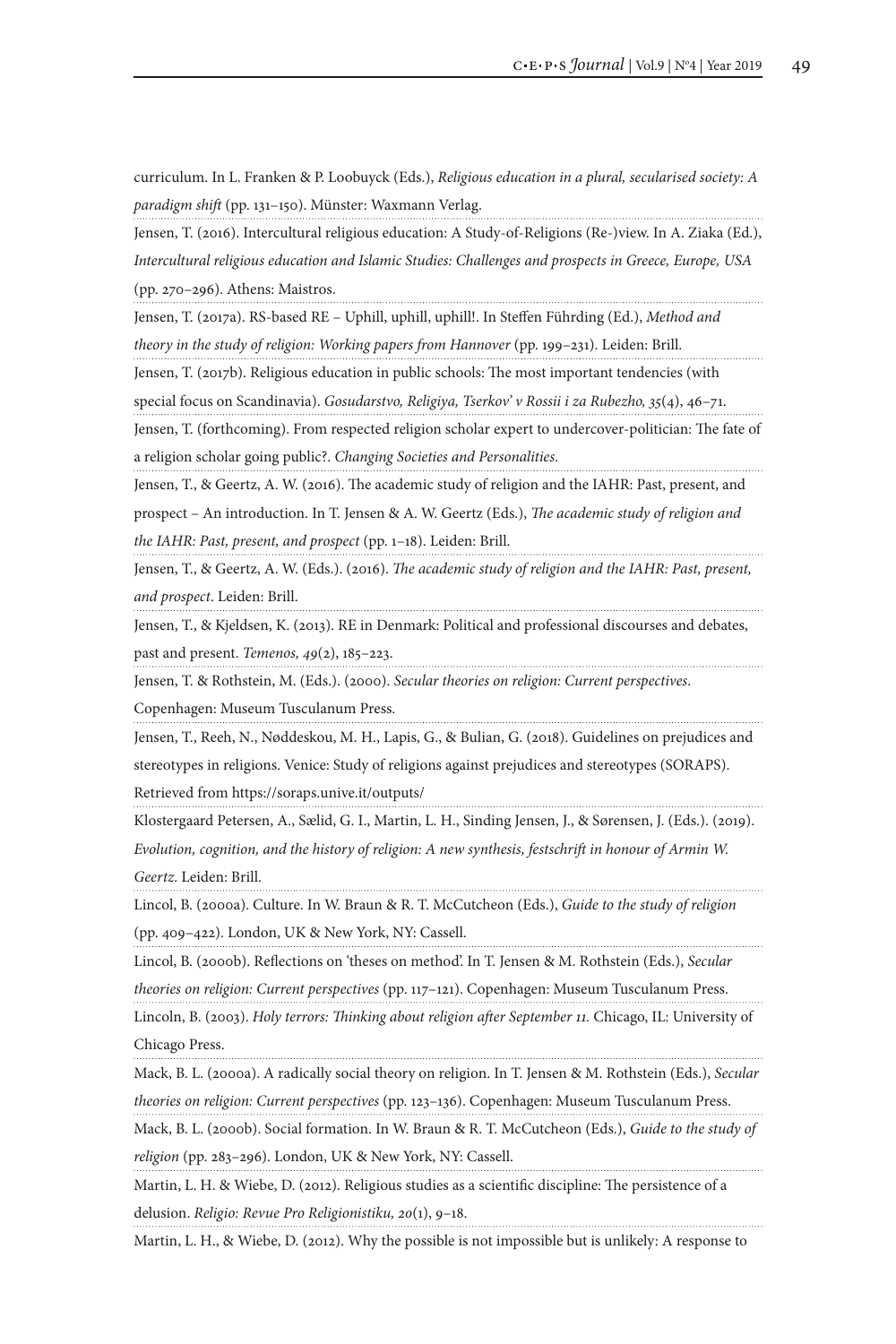our colleagues. *Religio: Revue Pro Religionistiku, 20*(1), 63–71.

McCutcheon, R. T. (2000). Critics not caretakers: The scholar of religion as public intellectual. In

T. Jensen & M. Rothstein (Eds.), *Secular theories on religion: Current perspectives* (pp. 167–181). Copenhagen: Museum Tusculanum Press.

McCutcheon, R. T. (2007). *Studying religion: An introduction*. London, UK: Equinox.

McCutcheon, R. T. (2017). 'Man is the measure of all things': On the fabrication of oriental religions by European history of religions. In S. Führding (Ed.), *Method and theory in the study of religion:* 

*Working papers from Hannover* (pp. 82–107). Leiden: Brill.

McCutcheon, R.T. (2019). *Fabricating religion: Fanfare for the common E.G.* Berlin & Boston, MA: de Gruyter

Murphy, T. (2000). Speaking different languages: Religion and the study of religion. In T. Jensen

& M. Rothstein (Eds.), *Secular theories of religion: Current perspectives* (pp. 183–192). Copenhagen: Museum Tusculanum Press.

OSCE/ODIHR (Organisation for Security and Co-Operation in Europe/ Office for Democratic Institutions and Human Rights). (2007). *The Toledo guiding principles on teaching about religion or belief in public schools*. Warsaw: Organisation for Security and Co-Operation in Europe, Office for

Democratic Institutions and Human Rights. Retrieved from https://www.osce.org/odihr/29154

Owen, S. (2013). The world religions paradigm: Time for a change. *Arts and Humanities in Higher Education, 10*(3), 253–268.

Preus, S. J. (1987). *Explaining religion: Criticism and theory from Bodin to Freud*. New Haven; CT: Yale University Press.

Schimmel, A. M. (1960). Summary of the discussion. *Numen,* 7, 235–239.

Seiwert, H. (2012). The study of religion as a scientific discipline: A comment on Luther Martin's and Donald Wiebe's paper. *Religion: Revue Pro Religionistiku, 20*(1), 27–38.

Sinding Jensen, J. (2019). 'Where is the future for the study of religion?' On consilience, anomalous

monism and a biocultural theory of religion. In A. Klostergaard Petersen, G. I. Sælid, L. H. Martin, J.

S. Jensen, & J. Sørensen (Eds.), *Evolution, cognition, and the history of religion: A new synthesis,* 

*festschrift in honour of Armin W. Geertz* (pp. 115–129). Leiden: Brill.

Smith, J. Z. (1978). *Map is not territory: Study in the history of religions*. Chicago, IL: University of Chicago Press.

Strenski, I. (2006). *Thinking about religion: A historical introduction to theories of religion*. Oxford,

UK: Blackwell Publishing.

Stroumsa, G. (2010). *A new science: The discovery of religion in the age of reason*. Cambridge, MA: Harvard University Press.

Wiebe, D. (1984). The failure of nerve in the academic study of religion. *Studies of Religion, 13*,

401–422.

Wiebe, D. (2011). The failure of nerve in the academic study of religion. In W. Arnal & R. T.

McCutcheon (Eds.), *Failure and nerve in the academic study of religion* (pp. 6–31). London, UK: Equinox.